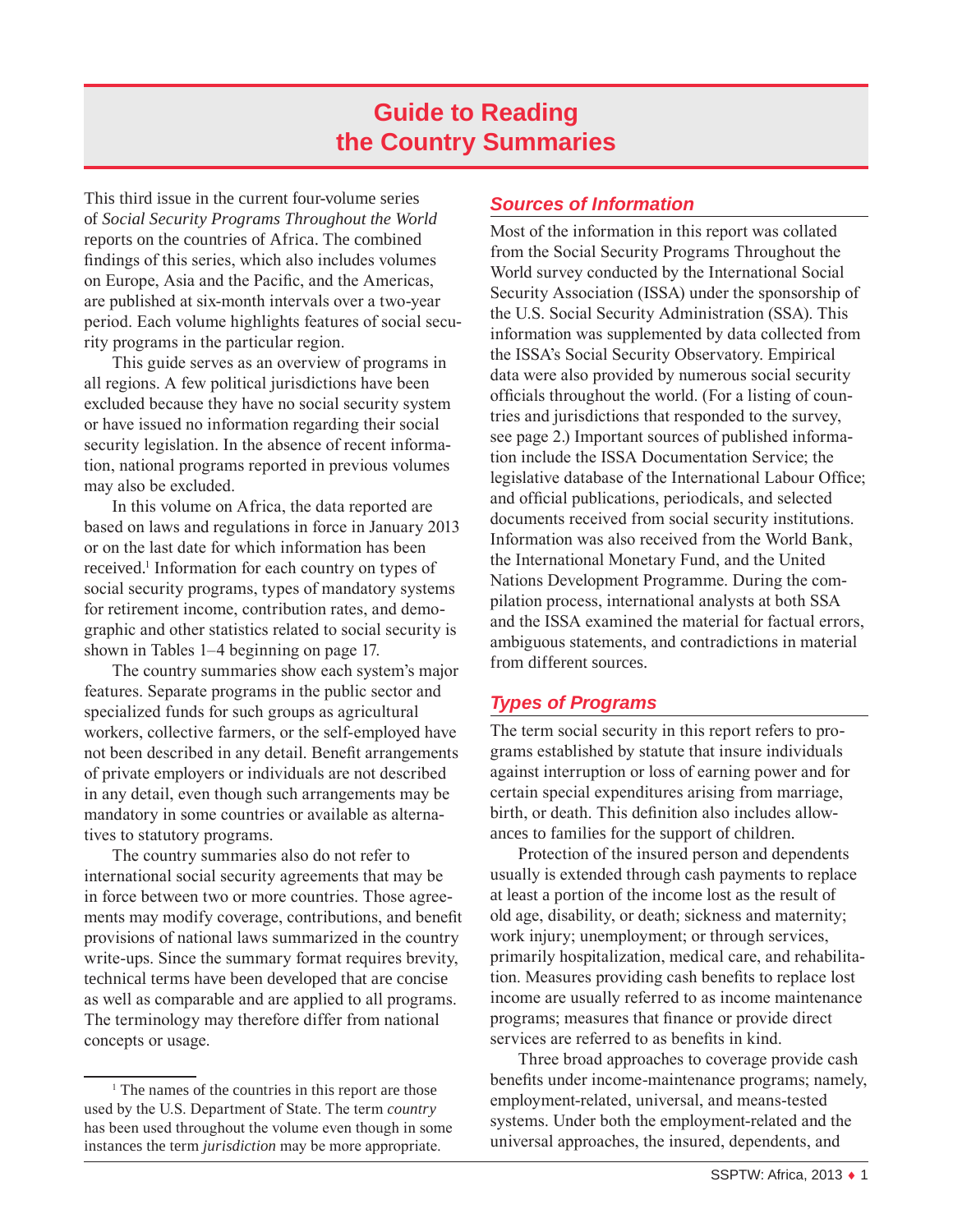survivors can claim benefits as a matter of right. Under means-tested approaches, benefits are based on a comparison of a person's income or resources against a standard measure. Some countries also provide other types of coverage.

### *Employment-Related*

Employment-related systems, commonly referred to as social insurance systems, generally base eligibility for pensions and other periodic payments on length of employment or self-employment or, in the case of family allowances and work injuries, on the existence of the employment relationship itself. The amount of pensions (long-term payments, primarily) and of other periodic (short-term) payments in the event of unemployment, sickness, maternity, or work injury is usually related to the level of earnings before any of these contingencies caused earnings to cease. Such programs are financed entirely or largely from contributions (usually a percentage of earnings) made by employers, workers, or both and are in most instances compulsory for defined categories of workers and their employers.

The creation of notional defined contributions (NDC) is a relatively new method of calculating

benefits. NDC schemes are a variant of contributory social insurance that seek to tie benefit entitlements more closely to contributions. A hypothetical account is created for each insured person that is made up of all contributions during his or her working life and, in some cases, credit for unpaid activity such as caregiving. A pension is calculated by dividing that amount by the average life expectancy at the time of retirement and indexing it to various economic factors. When benefits are due, the individual's notional account balance is converted into a periodic pension payment.

Some social insurance systems permit voluntary affiliation of workers, especially the self-employed. In some instances, the government subsidizes such programs to encourage voluntary participation.

The government is, pro forma, the ultimate guarantor of many benefits. In many countries, the national government participates in the financing of employment-related as well as other social security programs. The government may contribute through an appropriation from general revenues based on a percentage of total wages paid to insured workers, finance part or all of the cost of a program, or pay a subsidy to make up any deficit of an insurance fund. In some cases, the

# **Countries in Africa that Responded to the Social Security Programs Throughout the World Survey**

| Algeria                  | Gabon            | Niger             |
|--------------------------|------------------|-------------------|
| <b>Benin</b>             | Gambia           | Nigeria           |
| <b>Botswana</b>          | Ghana            | Rwanda            |
| <b>Burkina Faso</b>      | Guinea           | Senegal           |
| <b>Burundi</b>           | Kenya            | <b>Seychelles</b> |
| Cameroon                 | Lesotho          | Sierra Leone      |
| Cape Verde               | Liberia          | South Africa      |
| Central African Republic | Libya            | Sudan             |
| Chad                     | Madagascar       | Swaziland         |
| Congo (Brazzaville)      | Malawi           | Tanzania          |
| Congo (Kinshasa)         | Mali             | Togo              |
| Côte d'Ivoire            | Mauritania       | <b>Tunisia</b>    |
| <b>Djibouti</b>          | <b>Mauritius</b> | Uganda            |
| Egypt                    | Morocco          | Zambia            |
| Ethiopia                 | Namibia          | Zimbabwe          |
|                          |                  |                   |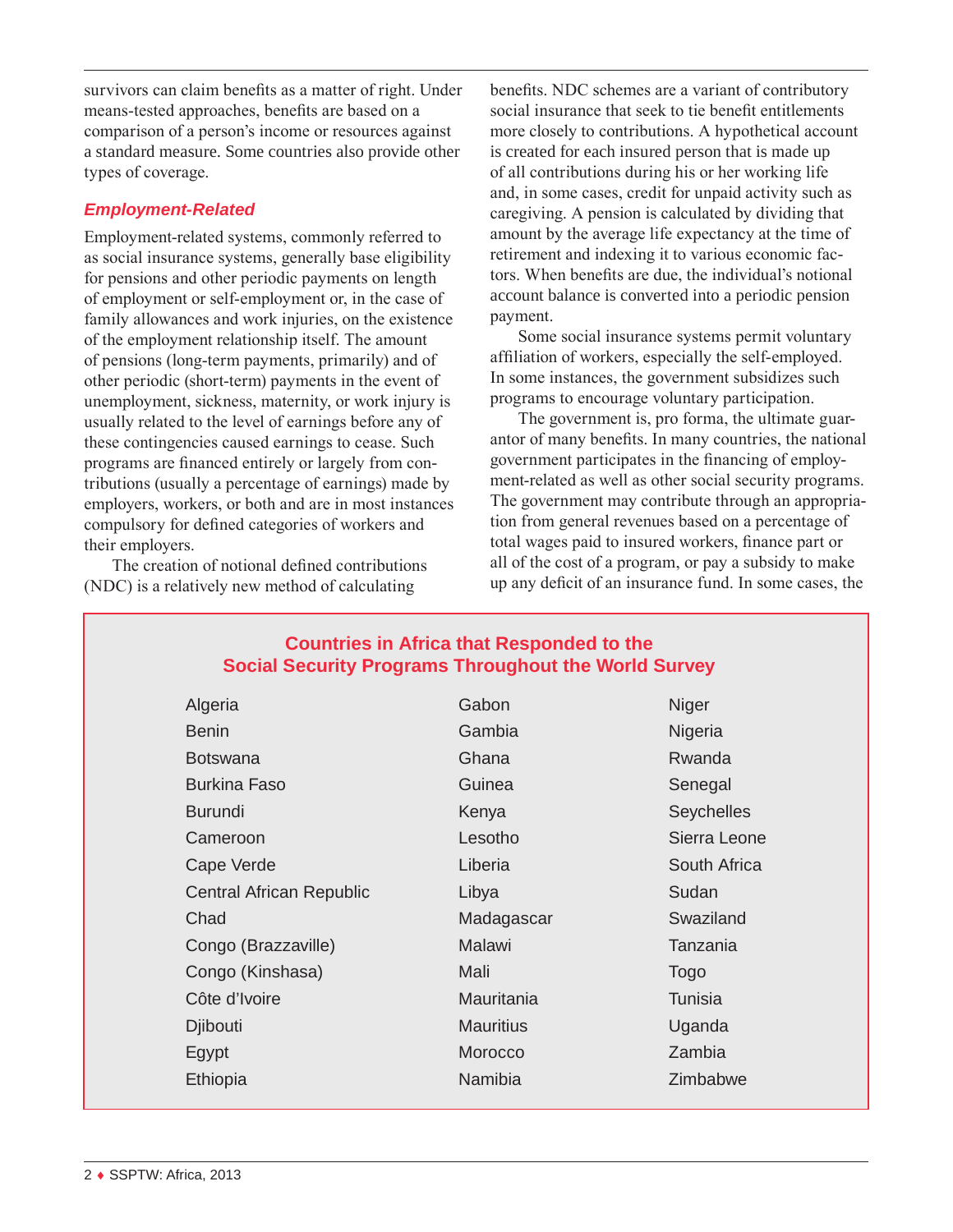government pays the contributions for low-paid workers. These arrangements are separate from obligations the government may have as an employer under systems that cover government employees. Social security contributions and other earmarked income are kept in a dedicated fund and are shown as a separate item in government accounts. (For further details on the government's role in financing social security, see source of funds under Old Age, Disability, and Survivors.)

#### *Universal*

Universal programs provide flat-rate cash benefits to residents or citizens, without consideration of income, employment, or means. Typically financed from general revenues, these benefits may apply to all persons with sufficient residency. Universal programs may include old-age pensions for persons over a certain age; pensions for workers with disabilities, widow(er)s, and orphans; and family allowances. Most social security systems incorporating a universal program also have a second-tier earnings-related program. Some universal programs, although receiving substantial support from income taxes, are also financed in part by contributions from workers and employers.

#### *Means-Tested*

Means-tested programs establish eligibility for benefits by measuring individual or family resources against a calculated standard usually based on subsistence needs. Benefits are limited to applicants who satisfy a means test. The size and type of benefits awarded are determined in each case by administrative decision within the framework of the law.

The specific character of means, needs, or income tests, as well as the weight given to family resources, differ considerably from country to country. Such programs, commonly referred to as social pensions or equalization payments, traditionally are financed primarily from general revenues.

Means-tested systems constitute the sole or principal form of social security in only a few jurisdictions. In other jurisdictions, contributory programs operate in tandem with income-related benefits. In such instances, means- or income-tested programs may be administered by social insurance agencies. Means-tested programs apply to persons who are not in covered employment or whose benefits under employment-related programs, together with other individual or family resources, are inadequate to meet subsistence or special needs. Although means-tested

programs can be administered at the national level, they are usually administered locally.

In this report, when national means-tested programs supplement an employment-related benefit, the existence of a means-tested program is generally noted, but no details concerning it are given. When a means-tested program represents the only or principal form of social security, however, further details are provided.

### *Other Types of Programs*

Three other types of programs are those delivered, mainly through financial services providers (individual accounts, mandatory occupational pensions, and mandatory private insurance), publicly operated provident funds, and employer-liability systems.

#### **Programs Delivered by Financial Services Providers**

*Individual account.* Applies to a program where covered persons and/or employers contribute a certain percentage of earnings to the covered person's individual account managed by a contracted public or private fund manager. Participation may be mandatory or voluntary. The responsibility to establish membership in a scheme and the option to choose a fund manager lie with the individual. The accumulated capital in the individual account is normally intended as a source of income replacement for the contingencies of retirement, disability, ill health, or unemployment. It may also be possible for eligible survivors to access the accumulated capital in the case of the insured's death.

Contributions are assigned to an employee's individual account. The employee, and sometimes the employer, must pay administrative fees for the management of the individual account and usually purchase a separate policy for disability and survivors insurance.

*Mandatory occupational pension.* Applies to a program where employers are mandated by law to provide occupational pension schemes financed by employer, and in some cases, employee contributions. Benefits may be paid as a lump sum, annuity, or pension.

*Mandatory private insurance.* Applies to a program where individuals are mandated by law to purchase insurance directly from a private insurance company.

**Provident Funds.** These funds, which exist primarily in developing countries, are essentially compulsory savings programs in which regular contributions withheld from employees' wages are enhanced, and often matched, by employers' contributions. The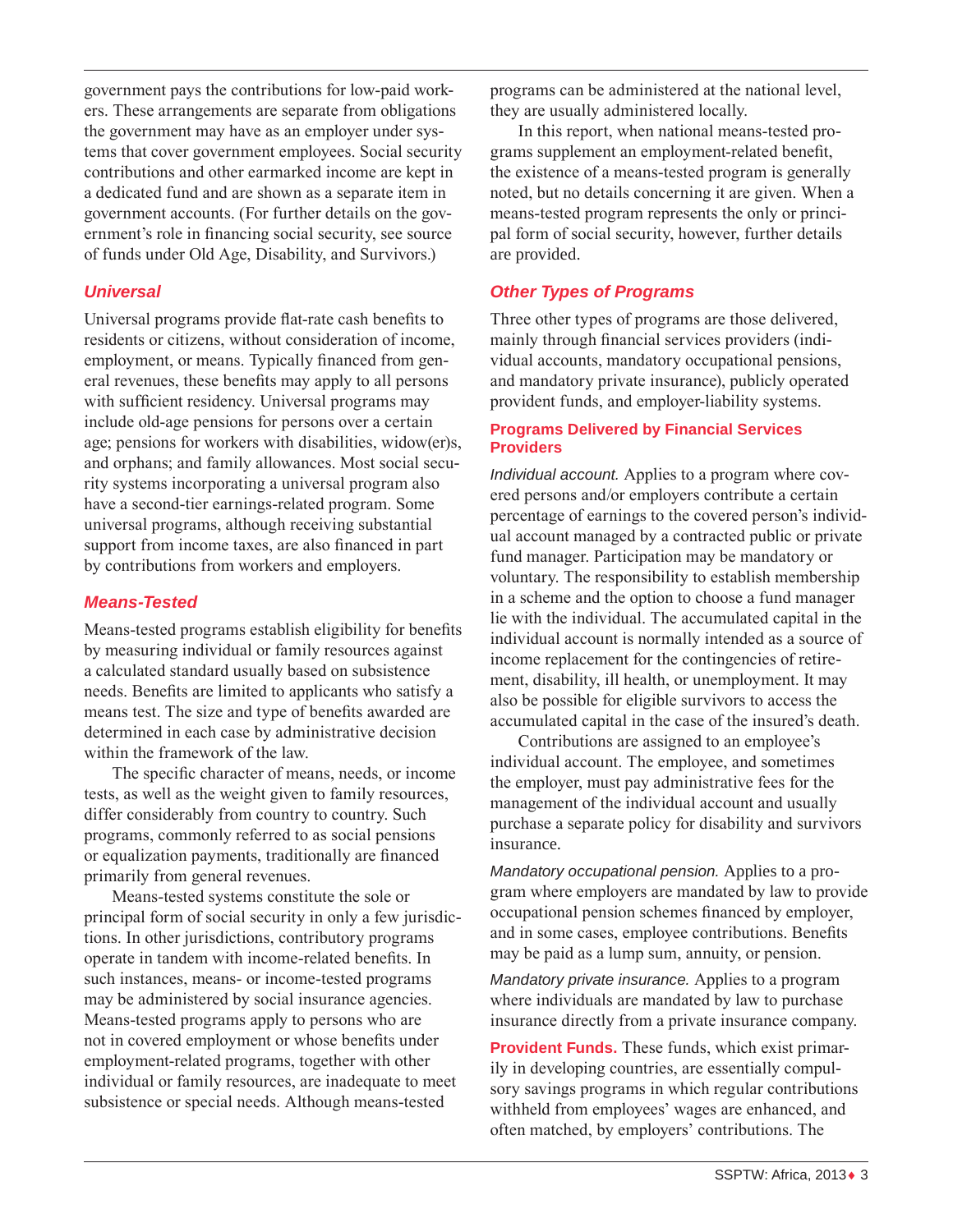contributions are set aside and invested for each employee in a single, publicly managed fund for later repayment to the worker when defined contingencies occur. Typically, benefits are paid in a lump sum with accrued interest, although in certain circumstances drawdown provisions enable partial access to savings prior to retirement or other defined contingencies. On retirement, some provident funds also permit beneficiaries to purchase an annuity or opt for a pension. Some provident funds provide pensions for survivors.

**Employer-Liability Systems.** Under these systems, workers are usually protected through labor codes that require employers, when liable, to provide specified payments or services directly to their employees. Specified payments or services can include the payment of lump-sum gratuities to the aged or disabled; the provision of medical care, paid sick leave, or both; the payment of maternity benefits or family allowances; the provision of temporary or long-term cash benefits and medical care in the case of a work injury; or the payment of severance indemnities in the case of dismissal. Employer-liability systems do not involve any direct pooling of risk, since the liability for payment is placed directly on each employer. Employers may insure themselves against liability, and in some jurisdictions such insurance is compulsory.

### *Format of Country Summaries*

Each country summary discusses five types of programs:

- Old age, disability, and survivors;
- Sickness and maternity;
- Work injury;
- Unemployment; and
- Family allowances.

### *Old Age, Disability, and Survivors*

Benefits under old age, disability, and survivor programs usually cover long-term risks, as distinct from short-term risks such as temporary incapacity resulting from sickness and maternity, work injury, or unemployment. The benefits are normally pensions payable for life or for a considerable number of years. Such benefits are usually provided as part of a single system with common financing and administration as well as interrelated qualifying conditions and benefit formulas.

The laws summarized under Old Age, Disability, and Survivors focus first on benefits providing

pensions or lump-sum payments to compensate for loss of income resulting from old age or permanent retirement. Such benefits are usually payable after attaining a specified statutory age. Some countries require complete or substantial retirement to become eligible for a pension; other countries pay a retirement pension at a certain age regardless of whether workers retire or not.

The second type of long-term risk for which pensions are provided is disability (referred to in some countries as invalidity). Disability may be generally defined as long-term and more or less total work impairment resulting from a nonoccupational injury or disease. (Disability caused by a work injury or occupational disease is usually compensated under a separate program; see Work Injury.)

The third type of pension is payable to dependents of insured workers or pensioners who die. (Pensions for survivors of workers injured while working are usually provided under a separate Work Injury program.)

**Coverage.** The extent of social security coverage in any given country is determined by a number of diverse factors, including the kind of system, sometimes the age of the system, and the degree of economic development. A program may provide coverage for the entire country or some portion of the workforce.

In principle, universal systems cover the entire population for the contingencies of old age, disability, and survivorship. A person may have to meet certain conditions, such as long-term residence or citizenship. Many countries exclude aliens from benefits unless there is a reciprocal agreement with the country of which they are nationals.

The extent of employment-related benefits is usually determined by the age of the system. Historically, social security coverage was provided first to government employees and military personnel, then to workers in industry and commerce, and eventually extended to the vast majority of wage earners and salaried employees through a general system. As a result, public employees (including military personnel and civil servants), teachers, and employees of public utilities, corporations, or monopolies are still covered by occupation-specific separate systems in many countries.

In many countries, special occupational systems have been set up for certain private-sector employees, such as miners, railway workers, and seamen. Qualifying conditions and benefits are often more liberal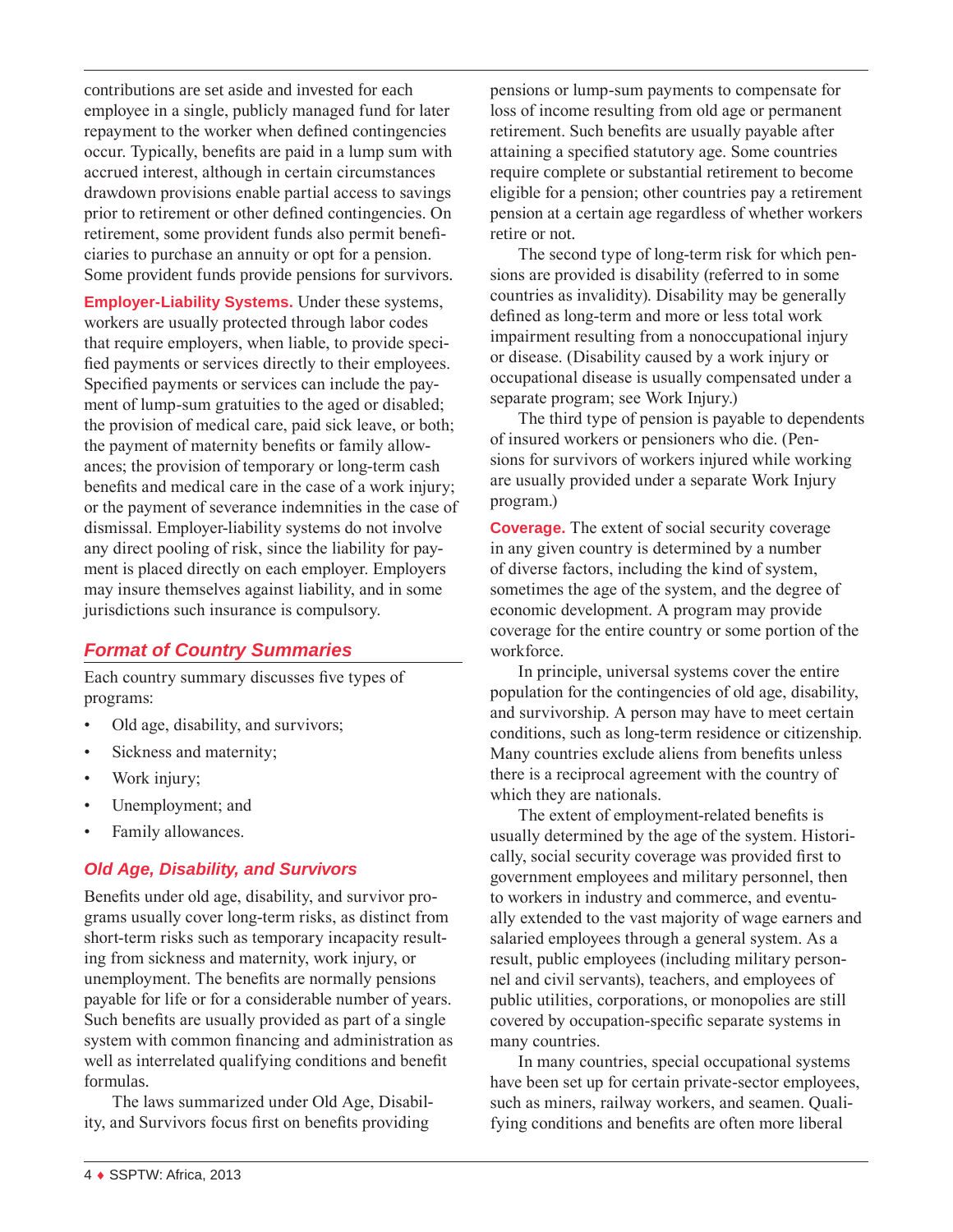than under the general system. The risk involved in an occupation, its strategic importance for economic growth, and the economic and political strength of trade unions may have had a role in shaping the type and size of benefits offered by the particular program.

Groups that might be considered difficult to administer—family workers, household workers, day workers, agricultural workers, and the selfemployed—were often initially excluded from coverage. The trend has been to extend coverage to these groups under separate funds or to bring them gradually under the general system. In some countries, noncovered workers become eligible for the right to an eventual pension if they make voluntary contributions at a specified level. Some systems also provide voluntary coverage for women who leave the labor force temporarily to have children or to raise a family, or for self-employed persons not covered by a mandatory program. Some developed countries with younger programs have constructed a unified national program, thus largely bypassing the need for developing separate industrial or agricultural funds.

Most developing countries have extended coverage gradually. Their first steps toward creating a social security system have commonly been to cover wage and salary workers against loss of income due to work injury, and then old age and, less commonly, disability.

In a number of developing countries, particularly in those that were once British colonies, this initial step has come via the institutional form of provident funds. Most provident funds provide coverage for wage and salary workers in the government and private sector. A few funds have exclusions based on the worker's earnings or the size of the firm. Funds that exclude employees with earnings above a certain level from compulsory coverage may in some cases give them the option to affiliate or continue to participate voluntarily.

**Source of Funds.** The financing of benefits for oldage, disability, and survivor programs can come from three possible sources:

- A percentage of covered wages or salaries paid by the worker,
- A percentage of covered payroll paid by the employer, and
- A government contribution.

Almost all pension programs under social insurance (as distinct from provident funds or universal systems) are financed at least in part by employer and employee contributions. Many derive their funds from all three sources. Contributions are determined by applying a percentage to salaries or wages up to a certain maximum. In many cases the employer pays a larger share.

The government's contribution may be derived from general revenues or, less commonly, from special earmarked or excise taxes (for example, a tax on tobacco, gasoline, or alcoholic beverages). Government contributions may be used in different ways to defray a portion of all expenditures (such as the cost of administration), to make up deficits, or even to finance the total cost of a program. Subsidies may be provided as a lump sum or an amount to make up the difference between employer/employee contributions and the total cost of the system. A number of countries reduce or, in some cases, eliminate contributions for the lowest-paid wage earners, financing their benefits entirely from general revenues or by the employer's contribution.

The contribution rate apportioned between the sources of financing may be identical or progressive, increasing with the size of the wage or changing according to wage class. Where universal and earnings-related systems exist side by side, and the universal benefit is not financed entirely by the government, separate rates may exist for each program. In other instances, flat-rate weekly contributions may finance basic pension programs. These amounts are uniform for all workers of the same age and sex, regardless of earnings level. However, the self-employed may have to contribute at a higher rate than wage and salary workers, thereby making up for the employer's share.

For administrative purposes, a number of countries assess a single overall social security contribution covering several contingencies. Benefits for sickness, work injury, unemployment, and family allowances as well as pensions may be financed from this single contribution. General revenue financing is the sole source of income in some universal systems. The contribution of the resident or citizen may be a percentage of taxable income under a national tax program. General revenues finance all or part of the means-tested supplementary benefits in many countries.

Contribution rates, as a rule, are applied to wages or salaries only up to a statutory ceiling. A portion of the wage of highly paid workers will escape taxation but will also not count in determining the benefit. In a few cases, an earnings ceiling applies for the determination of benefits but not for contribution purposes. In some countries, contribution rates are applied not to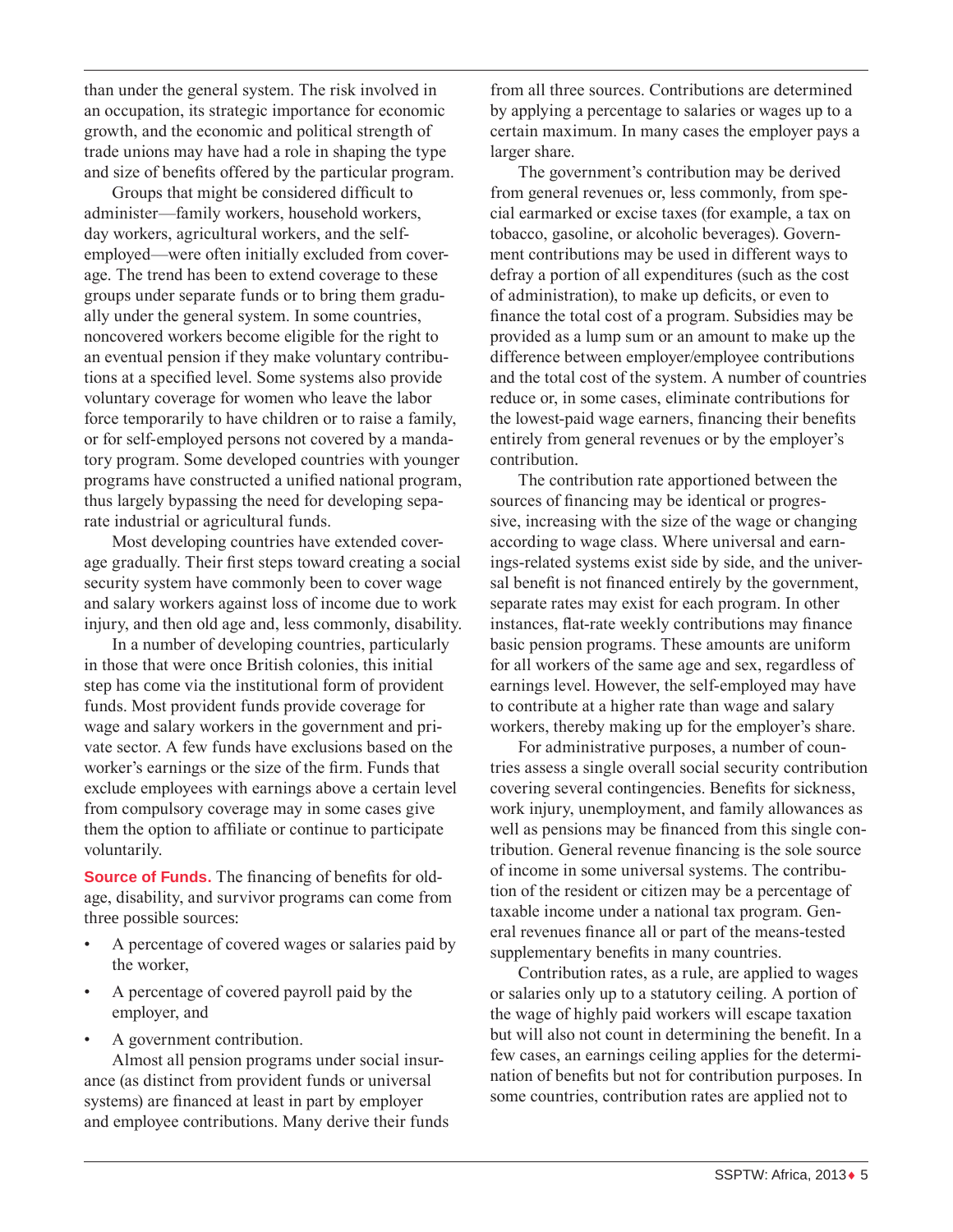actual earnings but to a fixed amount that is set for all earnings falling within a specified range or wage class.

**Qualifying Conditions.** Qualifying to receive an oldage benefit is usually conditional on two requirements: attainment of a specified pensionable age and completion of a specified period of contributions or covered employment. Another common requirement is total or substantial withdrawal from the labor force. In some instances, eligibility is determined by resident status or citizenship.

Old-age benefits generally become payable between ages 60 and 65. In some countries, length-ofservice benefits are payable at any age after a certain period of employment, most commonly between 30 and 40 years. In recent years, several countries have increased the age limit for entitlement, in part because of budgetary constraints arising as a consequence of demographic aging.

Many programs require the same pensionable age for women as for men. Others permit women to draw a full pension at an earlier age, even though women generally have a longer life expectancy. Although the norm has been for the differential to be about five years, there is now an emerging international trend toward equalizing the statutory retirement age.

Many programs offer optional retirement before the statutory retirement age is reached. A reduced pension, in some instances, may be claimed up to five years before the statutory retirement age. Some countries pay a full pension before the regular retirement age if the applicant meets one or more of the following conditions: work in an especially arduous, unhealthy, or hazardous occupation (for example, underground mining); involuntary unemployment for a period near retirement age; physical or mental exhaustion (as distinct from disability) near retirement age; or, occasionally, an especially long period of coverage. Some programs award old-age pensions to workers who are older than the statutory retirement age but who cannot satisfy the regular length-of-coverage requirement. Other programs provide increments to workers who have continued in employment beyond the normal retirement age.

Universal old-age pension systems usually do not require a minimum period of covered employment or contributions. However, most prescribe a minimum period of prior residence.

Some old-age pension systems credit periods during which persons, for reasons beyond their control, were not in covered employment. Credits can be awarded for reasons such as disability, involuntary

unemployment, military service, education, child raising, or training. Other systems disregard these periods and may proportionately reduce benefits for each year below the required minimum. Persons with only a few years of coverage may receive a refund of contributions or a settlement in which a proportion of the full benefit or earnings is paid for each year of contribution.

The majority of old-age pensions financed through social insurance systems require total or substantial withdrawal from covered employment. Under a retirement test, the benefit may be withheld or reduced for those who continue working, depending on the amount of earnings or, less often, the number of hours worked. Universal systems usually do not require retirement from work for receipt of a pension. Provident funds pay the benefit only when the worker leaves covered employment or emigrates.

Some countries provide a number of exemptions that act to eliminate the retirement condition for specified categories of pensioners. For instance, the retirement test may be eliminated for workers who reached a specified age above the minimum pensionable age or for pensioners with long working careers in covered employment. Occupations with manpower shortages may also be exempted from the retirement test.

The principal requirements for receiving a disability benefit are loss of productive capacity after completing a minimum period of work or having met the minimum contribution requirements. Many programs grant the full disability benefit for a two-thirds loss of working capacity in the worker's customary occupation, but this requirement may vary from one-third to 100 percent.

The qualifying period for a disability benefit is usually shorter than for an old-age benefit. Periods of three to five years of contributions or covered employment are most common. A few countries provide disability benefits in the form of an unlimited extension of ordinary cash sickness benefits.

Entitlement to disability benefits may have age limitations. The lower limit in most systems is in the teens, but it may be related to the lowest age for social insurance or employment or to the maximum age for a family allowance benefit. The upper age limit is frequently the statutory retirement age, when disability benefits may be converted to old-age benefits.

For survivors to be eligible for benefits, most programs require that the deceased worker was a pensioner, completed a minimum period of covered employment, or satisfied the minimum contribution conditions. The qualifying contribution period is often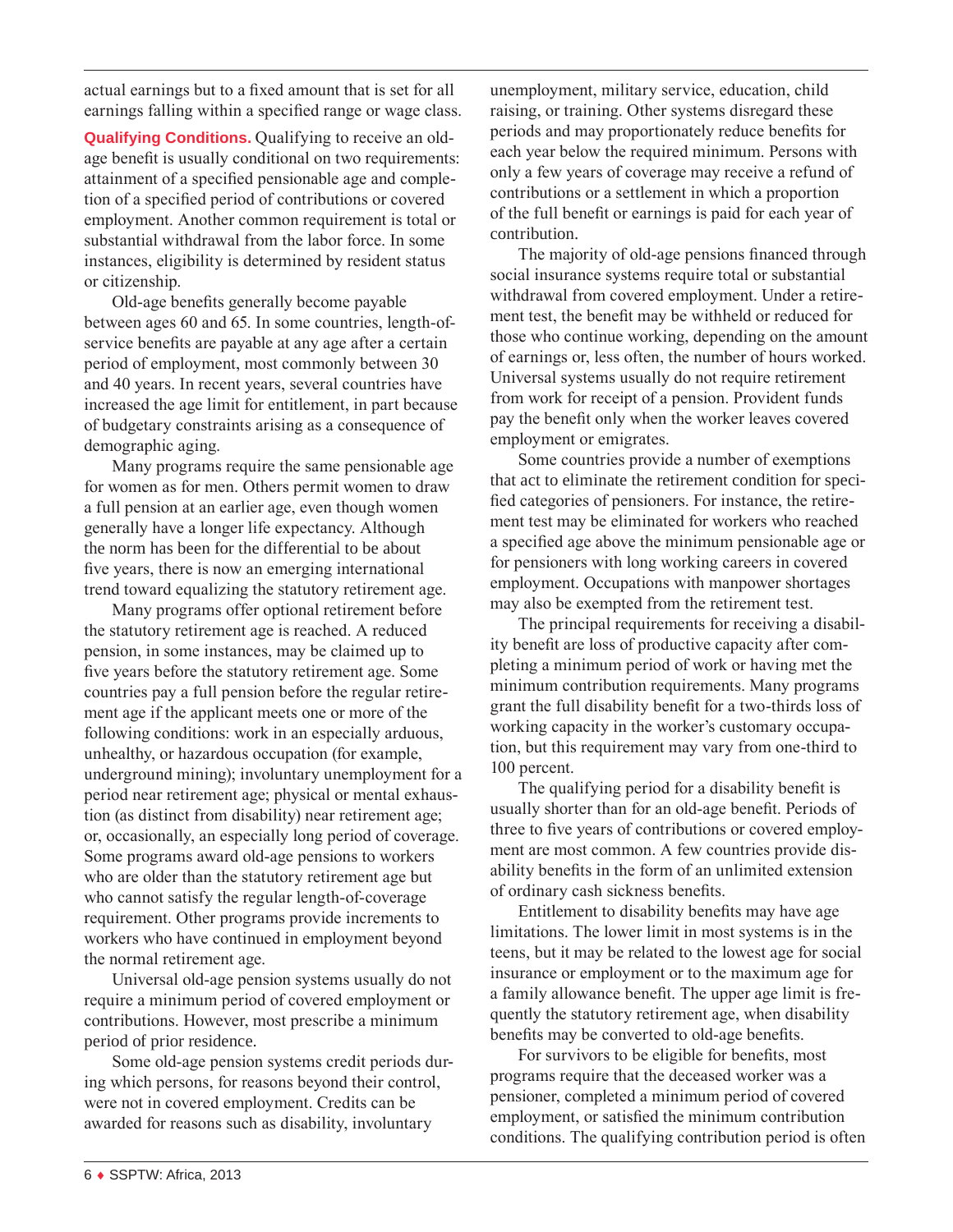the same as that for the disability benefit. The surviving spouse and orphans may also have to meet certain conditions, such as age requirements.

**Old-Age Benefits.** The old-age benefit in most countries is a wage-related, periodic payment. However, some countries pay a universal fixed amount that bears no relationship to any prior earnings; others supplement their universal pension with an earnings-related pension.

Provident fund systems make a lump-sum payment, usually a refund of employer and employee contributions plus accrued interest. In programs that have individual accounts, options for retirement include purchasing an annuity, making withdrawals from an account regulated to guarantee income for an expected lifespan (programmed withdrawals), or a combination of the two (deferred annuity).

Benefits that are related to income are almost always based on average earnings. Some countries compute the average from gross earnings, including various fringe benefits; other countries compute the average from net earnings. Alternatively, some countries have opted to use wage classes rather than actual earnings. The wage classes may be based on occupations or, for administrative convenience, on earnings arranged by size using the midpoint in each step to compute the benefit.

Several methods are used to compensate for averages that may be reduced by low earnings early in a worker's career or by periods without any credited earnings due, for example, to unemployment or military service, and for the effects of price and wage increases due to inflation. One method is to exclude from consideration a number of periods with the lowest (including zero) earnings. In many systems the period over which earnings are averaged may be shortened to the last few years of coverage, or the average may be based on years when the worker had his or her highest earnings. Other systems revalue past earnings by applying an index that usually reflects changes in national average wages or the cost of living. Some assign hypothetical wages before a certain date. Alternatively, others have developed mechanisms for automatic adjustment of workers' wage records based on wage or price changes.

A variety of formulas are used in determining the benefit amount. Instead of a statutory minimum, some systems pay a percentage of average earnings—for instance, 35 percent or 50 percent—that is unchanged by length of coverage once the qualifying period is met. A more common practice is to provide a basic rate—for example, 30 percent of average earnings—plus an increment of 1 percent or 2 percent of earnings either for each year of coverage or for each year in excess of a minimum number of years. Several countries have a weighted benefit formula that returns a larger percentage of earnings to lower-paid workers than to higher-paid workers.

Most systems limit the size of the benefit. Many do so by establishing a ceiling on the earnings taken into account in the computation. Others establish a maximum cash amount or a maximum percentage of average earnings set, for example, at 80 percent. Some systems combine these and other, similar methods.

Most systems supplement the benefit for a wife or child. The wife's supplement may be 50 percent or more of the basic benefit, although in some countries the supplement is payable only for a wife who has reached a specified age, has children in her care, or has a disability. It may also be payable for a dependent husband.

Minimum benefits are intended to maintain a minimum standard of living in many countries, although that objective is not always achieved. A maximum that reduces the effect large families have on benefits is commonly used to limit total benefits, including those of survivors, in the interest of the financial stability of the program.

In some countries, benefits are automatically adjusted to reflect price or wage changes. In other countries, the process is semiautomatic—the adequacy of pensions is reviewed periodically by an advisory board or other administrative body that recommends a benefit adjustment to the government, usually requiring legislative approval.

**Disability Benefits.** Under most programs, provisions for disability benefits for persons who are permanently disabled as the result of nonoccupational causes are very similar to those for the aged. The same basic formula usually applies for total disability as for old age—a cash amount usually expressed as a percentage of average earnings. Increments and dependents' supplements are generally identical under the total disability and old-age programs. For persons with total disabilities, a constant-attendance supplement, for instance, 50 percent of the benefit, may be paid to those who need help on a daily basis. Partial disability benefits, if payable, are usually reduced, according to a fixed scale. The system may also provide rehabilitation and training. Some countries provide higher benefits for workers in arduous or dangerous employment.

**Survivor Benefits.** Most systems provide periodic benefits for survivors of covered persons or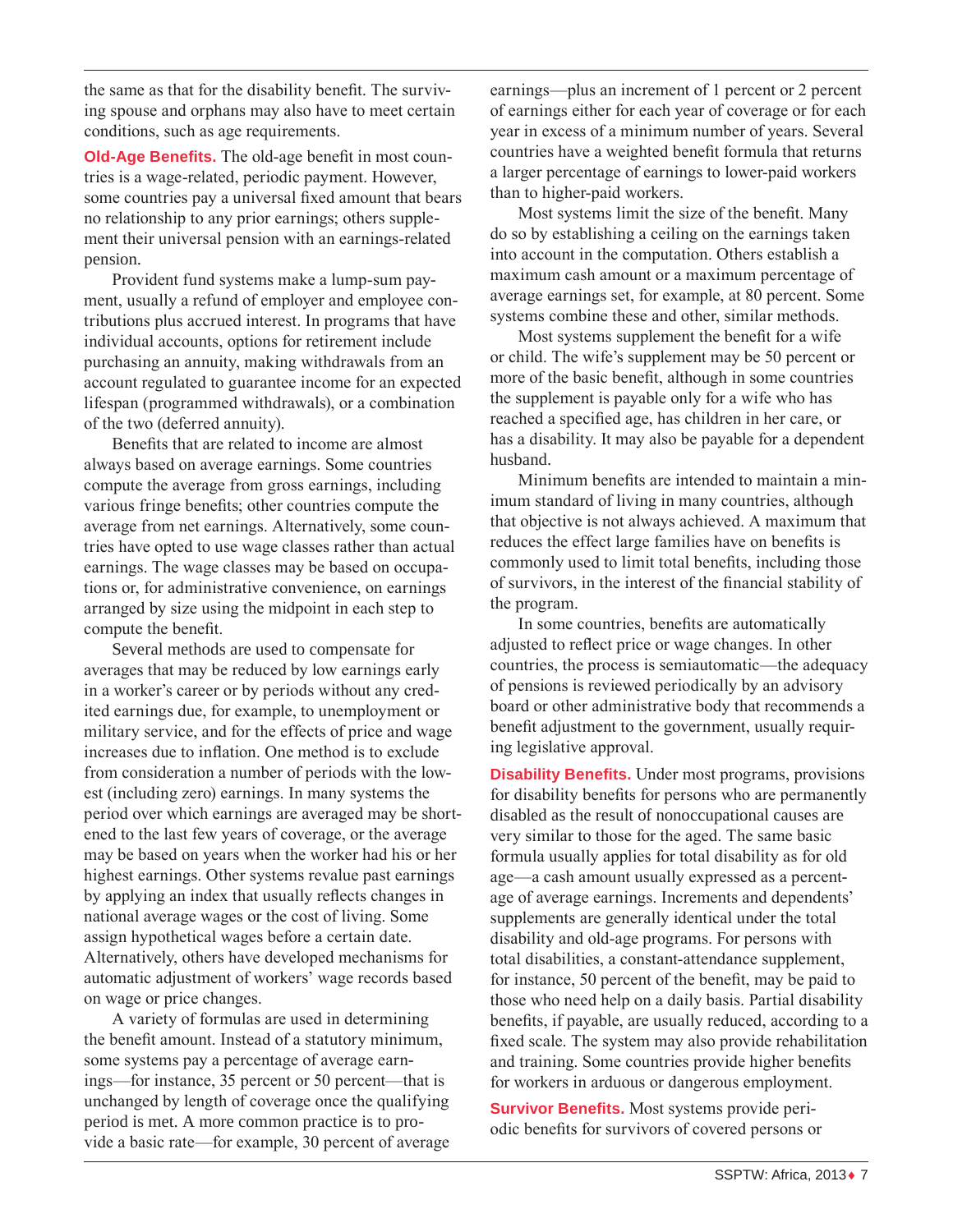pensioners, although some pay only lump-sum benefits. Survivor benefits are generally a percentage of either the benefit paid to the deceased at death or the benefit to which the insured would have been entitled if he or she had attained pensionable age or become disabled at that time.

Survivor benefits are paid to some categories of widows under nearly all programs. The amount of a widow's benefit usually ranges from 50 percent to 75 percent of the deceased worker's benefit or, in some cases, 100 percent. In some countries, lifetime benefits are payable to every widow whose husband fulfills the necessary qualifying period. More commonly, the provision of widows' benefits is confined to widows who are caring for young children, are above a specified age, or have a disability.

Lifetime benefits are ordinarily payable to aged and disabled widows. Those awarded to younger mothers, however, are usually terminated when all children have passed a certain age, unless the widow has reached a specified age or has a disability. Most widows' benefits also terminate on remarriage, although a final lump-sum grant may be payable under this circumstance. Special provisions govern the rights of the divorced. Age limits for orphan's benefits are in many cases the same as for children's allowances. Many countries fix a somewhat higher age limit for orphans attending school or undergoing an apprenticeship or for those who are incapacitated. The age limit is usually removed for orphans with disabilities as long as their incapacity continues. Most survivor programs distinguish between half orphans (who have lost one parent) and full orphans (who have lost both parents), with the latter receiving benefits that are 50 percent to 100 percent larger than those for half orphans. Special payments are also made to orphans under the family allowance programs of some countries.

Benefits are payable under a number of programs to widowers of insured workers or pensioners. In many instances, a widower must have been financially dependent on his wife and either disabled or old enough to receive an old-age benefit at her death. A widower's benefit is usually computed in the same way as a widow's benefit.

Many systems also pay benefits to other surviving close relatives, such as parents and grandparents, but only in the absence of qualifying widows, widowers, or children. The maximum total benefit to be split among survivors is usually between 80 percent and 100 percent of the benefit of the deceased.

**Administrative Organization.** Responsibility for administration generally rests with semiautonomous institutions or funds. These agencies are usually subject to general supervision by a ministry or government department but otherwise are largely selfgoverning, headed by a tripartite board that includes representatives of workers, employers, and the government. Some boards are bipartite with representatives of workers and employers only or of workers and the government. Where coverage is organized separately for different occupations, or for wage earners and salaried employees or self-employed workers, each program usually has a separate institution or fund. In a few cases, the administration of benefits is placed directly in the hands of a government ministry or department.

#### *Sickness and Maternity*

Sickness benefit programs are generally of two types: cash sickness benefits, which are paid when shortterm illnesses prevent work, and health care benefits, which are provided in the form of medical, hospital, and pharmaceutical benefits. Some countries maintain a separate program for cash maternity benefits, which are paid to working mothers before and after childbirth. In most countries, however, maternity benefits are administered as part of the cash sickness program. (Benefits provided as a result of work injury or occupational disease are provided either under work injury or sickness programs. Details of the benefits are discussed under Work Injury.)

Cash sickness and maternity benefits as well as health care are usually administered under the same branch of social security. For this reason, these programs are grouped together in the country summaries.

An important reason for grouping these numerous benefits together is that each deals with the risk of temporary incapacity. Sometimes, such benefits are furnished as part of a single system with common financing and administration. Most countries provide medical care services for sickness and maternity as an integral part of the health insurance system and some link those services directly with the provision of cash benefits. In some instances, however, maternity cash grants are covered under family allowance programs. In many cases, medical care services are provided under a public health program, independent of the social insurance system. Where this dual approach is followed, it has been indicated in the summaries.

Where health care is dispensed directly by the government or its agencies and the principal source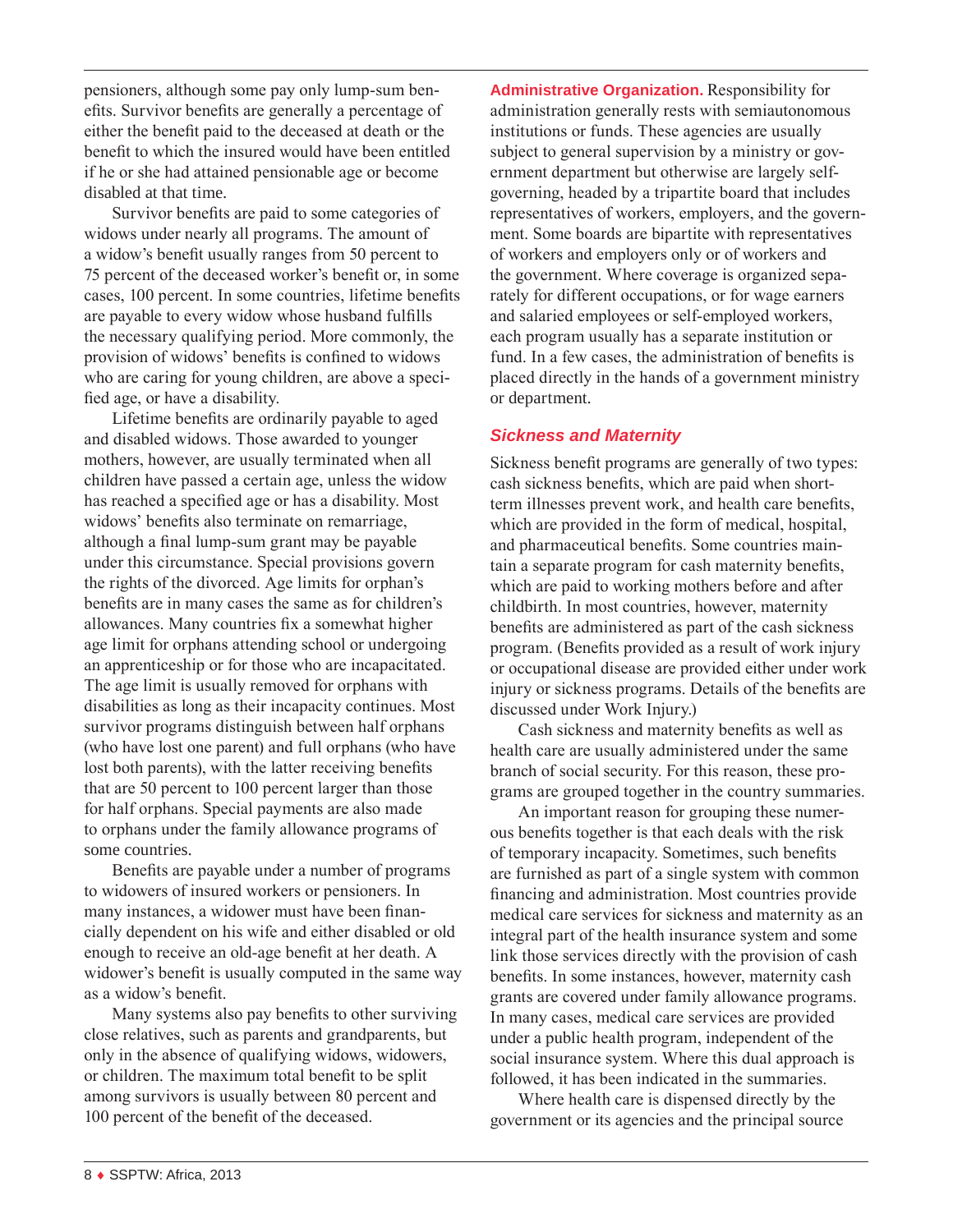of funds is general revenue, the cash benefit program usually continues to be administered on an insurance basis, funded by payroll contributions, and merged in some instances with other aspects of the social insurance system such as old age and disability. However, countries that deliver health care primarily through private facilities and private funding are also likely to have developed separate programs. Where the social security program operates its own medical facilities, both types of benefits are usually administered jointly.

Benefits designed to assist in the provision of longterm care, often at home, are generally supported by a special tax. Benefit levels are normally set to the level of care required. These benefits may be payable in cash, as care services, or as a combination of the two.

**Coverage.** The proportion of the population covered by sickness programs varies considerably from country to country, in part because of the degree of economic development. Coverage for medical care and cash benefits is generally identical in countries where both types of benefits are provided through the same branch of social insurance. In a number of systems, particularly in developing countries, health care insurance extends only to employees in certain geographic areas. A common procedure is to start the program in major urban centers, then extend coverage gradually to other areas. Both cash sickness and health care programs may exclude agricultural workers, who, in some countries, account for a major proportion of the working population. Where a health insurance system (as distinguished from a national health service program) exists, most workers earning below a certain ceiling participate on a compulsory basis. Others, such as the self-employed, may be permitted to affiliate on a voluntary basis. In several countries, higher-paid employees are specifically excluded from one or both forms of sickness insurance, although some voluntary participation is usually permitted.

Many countries include pensioners as well as other social security beneficiaries under the medical care programs, in some cases without cost to the pensioner. Elsewhere, pensioners pay a percentage of their pension or a fixed premium for all or part of the medical care coverage. Special sickness insurance systems may be maintained for certain workers, such as railway employees, seamen, and public employees.

Where medical care coverage is provided through a national health service rather than social insurance, the program is usually open in principle to virtually all residents. However, restrictions on services to aliens may apply.

**Source of Funds.** Many countries have merged the financing of sickness programs with that of other social insurance benefits and collect only a single contribution from employees and employers. More commonly, however, employees and employers contribute directly to a separate program that includes both health care and cash benefits for sickness and maternity. Some countries also provide a government contribution. Where medical care is available to residents, generally through some type of national health service, the government usually bears at least the major part of the cost from general revenues.

**Qualifying Conditions.** Generally, a person becoming ill must be gainfully employed, incapacitated for work, and not receiving regular wages or sick-leave payments from the employer to be eligible for cash sickness benefits. Most programs require claimants to meet a minimum period of contribution or to have some history of work attachment prior to the onset of illness to qualify. Some countries, however, have eliminated the qualifying period.

The length of the qualifying period for cash sickness benefits may range from less than one month to six months or more and is ordinarily somewhat longer for cash maternity benefits. Usually the period must be fairly recent, such as during the last six or 12 months. In the case of medical benefits, a qualifying period is usually not required. In instances where such a requirement does exist, it is generally of a short duration. Most programs providing medical services to dependents of workers, as well as to the workers themselves, do not distinguish in their qualifying conditions between the two types of beneficiaries. A few programs require a longer period of covered employment before medical services are provided to dependents.

**Cash Benefits.** The cash sickness benefit is usually 50 percent to 75 percent of current average earnings, frequently with supplements for dependents. Most programs, however, fix a maximum benefit amount or do so implicitly through a general earnings ceiling for contributions and benefits. Benefits may be reduced when beneficiaries are hospitalized at the expense of the social insurance system.

A waiting period of two to seven days is imposed under most cash sickness programs. As a result, benefits may not be payable if an illness or injury lasts for only a few days. Similarly, in the case of a prolonged inability to work, benefits may not be payable for the first few days. Under some programs, however,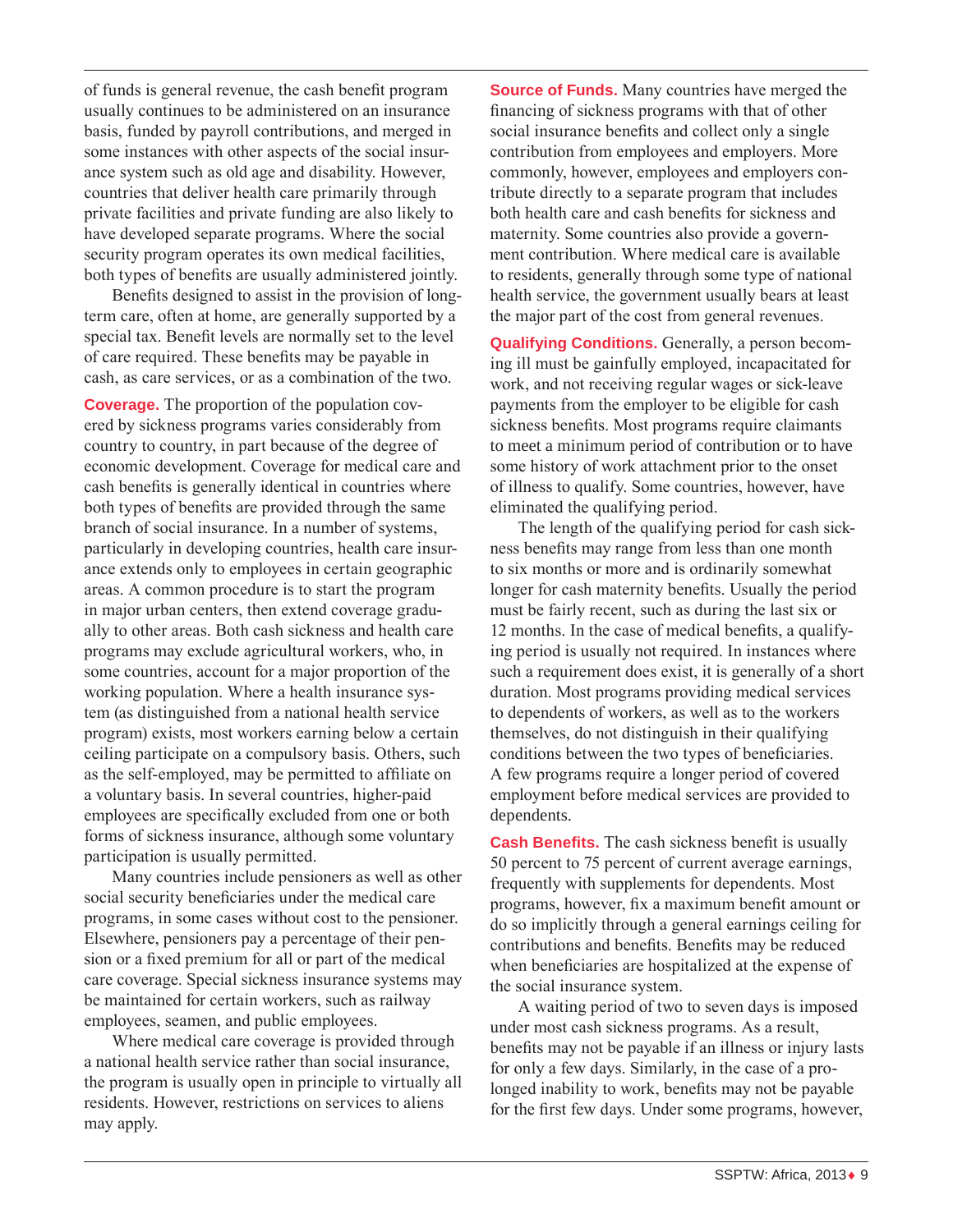benefits are retroactively paid for the waiting period when the disability continues beyond a specified time, commonly two to three weeks. A waiting period reduces administrative and benefit costs by excluding many claims for short illnesses or injuries during which relatively little income is lost and can also help reduce the potential for the inappropriate use of the system by workers. In other programs, employers are required to pay benefits for a certain number of days before social insurance payments begin.

The period during which a worker may receive benefits for a single illness or injury, or in a given 12-month period, is ordinarily limited to 26 weeks. In some instances, however, benefits may be drawn for considerably longer and even for an unlimited duration. A number of countries permit the agency to extend the maximum entitlement period to 39 or 52 weeks in specific cases. In most countries, when cash sickness benefits are exhausted, the recipient is paid a disability benefit if the incapacity continues.

Cash maternity benefits are usually payable for a specified period, both before and after childbirth. A woman is almost always required to stop working while receiving maternity benefits, and usually she must use the prenatal and postnatal medical services provided by the system. In some countries, cash maternity benefits are also payable to working men who stay home to care for a newborn child while the mother returns to work. Cash payments may also be available for a parent, usually the mother, who is absent from work to care for a sick child under a specified age.

The proportion of earnings payable as a cash maternity benefit differs considerably from country to country but, like cash sickness benefits, is usually between 50 percent and 75 percent of current earnings. However, in a number of countries, maternity benefits are set at 100 percent of wages. Benefit payments usually start approximately six weeks before the expected date of childbirth and end six to eight weeks afterward.

A nursing allowance—usually 20 percent or 25 percent of the regular maternity benefit and payable for up to six months or longer—may be provided in addition to the basic cash maternity benefit. A grant for the purchase of a layette—clothes and other essentials for the newborn baby—or the provision of a layette itself is furnished under some programs. Finally, a lump-sum maternity grant may be paid on the birth of each child. The wives of insured men may be eligible for this grant. Similar benefits may be provided under the family allowance program.

**Medical Benefits.** Medical services usually include at least general practitioner care, some hospitalization, and essential drugs. Services of specialists, surgery, maternity care, some dental care, a wider range of medicine, and certain appliances are commonly added. Transportation of patients and home-nursing services may be included.

There are three principal methods of meeting the cost of health care: direct payment to providers by the public system or its agents, reimbursement of patients, and direct provision of medical care. These methods may be used in different combinations and may be varied for different kinds of services.

Under direct payment, the social security or public medical care system pays providers directly for services. Patients usually have little or no direct financial dealings with the care provider. Payments for care are commonly made based on contracts with service providers or the professional groups representing them, such as practitioner or hospital associations. Remuneration may take the form of a specified fee for each service, a capitation payment in return for providing all necessary services to a given group of persons, or a salary.

Under the reimbursement method, the patient makes the initial payment and is reimbursed by social security for at least part of the cost. A maximum is sometimes placed on the refund, expressed as a percentage of the bill or a flat amount that can vary with the nature of the service as stipulated in a schedule of fees. The ceiling on medical bills can be placed on the provider when presenting the bill or on the patient when applying for reimbursement. In the latter case, the patient may be reimbursed for only a small portion of the bill.

Under the direct-provision method, the social security system or the government owns and operates its own medical facilities, largely manned by salaried staff. Countries using this method may contract for services of public or private providers. The patient normally pays no fee for most of these services, except insofar as part of the social security contribution may be allotted toward health care funding.

Regardless of the funding method used, all national health care programs provide for at least a small degree of cost-sharing by patients, usually on the assumption that such charges discourage overuse. Thus, the patient either pays part of the cost to the provider or social security agency or receives less than full reimbursement. Even under the direct-provision method, with its emphasis on basically free medical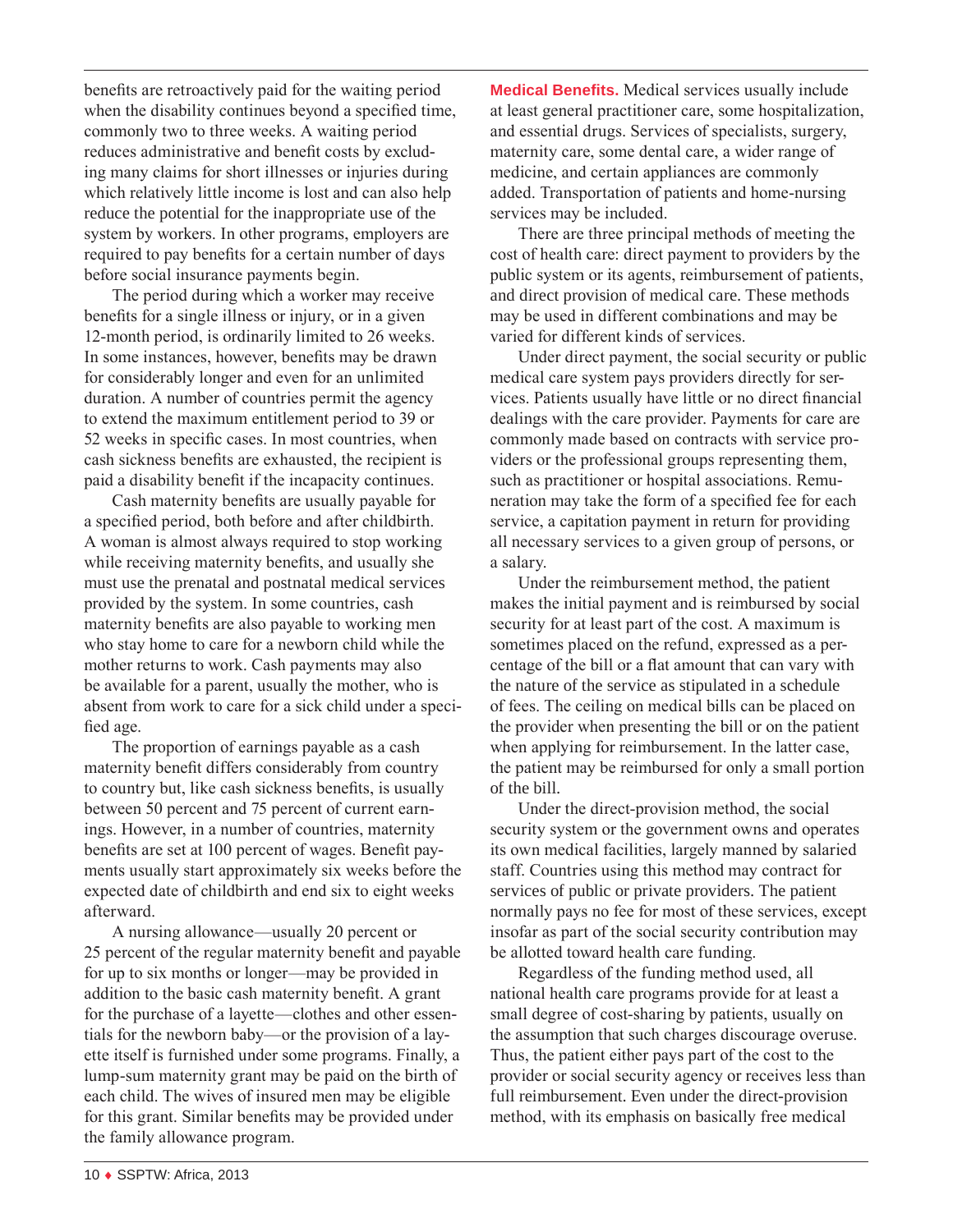services to the whole population, patients are generally required to pay a small fixed fee per medical treatment or prescription or per day of hospitalization.

Some health care systems have no limit on how long medical care may be provided. Other systems fix a maximum, such as 26 weeks, for services provided for any given illness. Some set limits only on the duration of hospitalization paid for by social security. Where time limits are imposed, they may be extended.

**Maternity Care.** Prenatal, obstetric, and postnatal care for working women is provided in most countries under the medical services program. Obstetric care is sometimes limited to the services of a midwife, although a doctor is usually available in case of complications. Care in a maternity home or hospital, as well as essential drugs, are ordinarily furnished where necessary.

**Medical Care for Dependents.** When medical benefits for insured workers are provided through social insurance, similar services are typically furnished to their spouse and young children (and, in some cases, other adults or young relatives living with and dependent on the insured). Maternity care is generally provided to the wife of an insured man.

In some countries, however, medical services available to dependents are more limited than those provided to insured workers or heads of families. Dependents may be subject to a shorter maximum duration for hospital stays, for example, and may have to pay a larger percentage of the cost of certain services such as medicine.

**Administrative Organization.** The administrative organization for the sickness and maternity program is similar to that of the old-age, disability, and survivor program in many countries. Most commonly, such programs are administered by some form of national social security institution. Under some systems, social security agencies own and operate their own medical facilities, furnishing at least part of the services available under their programs.

In most countries with a national health insurance program, responsibility for detailed administration lies with semiautonomous, nongovernment health funds or associations. All workers covered by the program must join one of these funds.

Each health fund usually requires government approval and must satisfy certain requirements. Workers and, in some countries, employers participate in the election of governing bodies. The funds normally collect contributions within minimum and maximum limits. Funds may also receive government subsidies

related to their expenditures or to the number of affiliated members.

National law usually prescribes the minimum (and, in some cases, the maximum) cash benefits and medical services the health funds may provide. In a few countries, individual funds may determine what specific health care benefits and services to provide and arrange to furnish medical care to their members. This arrangement can involve delivery through contracts with care and service providers in the region.

Less commonly, government departments are responsible for the actual provision of medical services, usually through a national health service program. The administrative responsibility for delivering medical services in some countries is often separated from the administration of cash benefit programs, which tend to be linked with other types of social security benefits.

#### *Work Injury*

The oldest type of social security—the work injury program—provides compensation for work-connected injuries and occupational illnesses. Such programs usually furnish short- and long-term benefits, depending on both the duration of the incapacity and the age of survivors. Work injury benefits nearly always include cash benefits and medical services. Most countries attempt to maintain separate work injury programs that are not linked directly with other social security measures. In some countries, however, work injury benefits are paid under special provisions of the general social security programs. Both types of programs are dealt with under Work Injury.

**Types of Systems.** There are two basic types of work injury systems: social insurance systems that use a public fund, and various forms of private or semiprivate arrangements required by law. In most countries, work injury programs operate through a central public fund, which may or may not be part of the general social insurance system. All employers subject to the program must pay contributions to the public carrier, which in turn pays the benefits.

Countries that rely primarily on private arrangements require employers to insure their employees against the risk of employment injury. However, in some of these countries, only private insurance is available. In the remainder, a public fund does exist, but employers are allowed the option of insuring with either a private carrier or the public fund.

The premiums charged by private or mutual insurance companies for work injury protection usually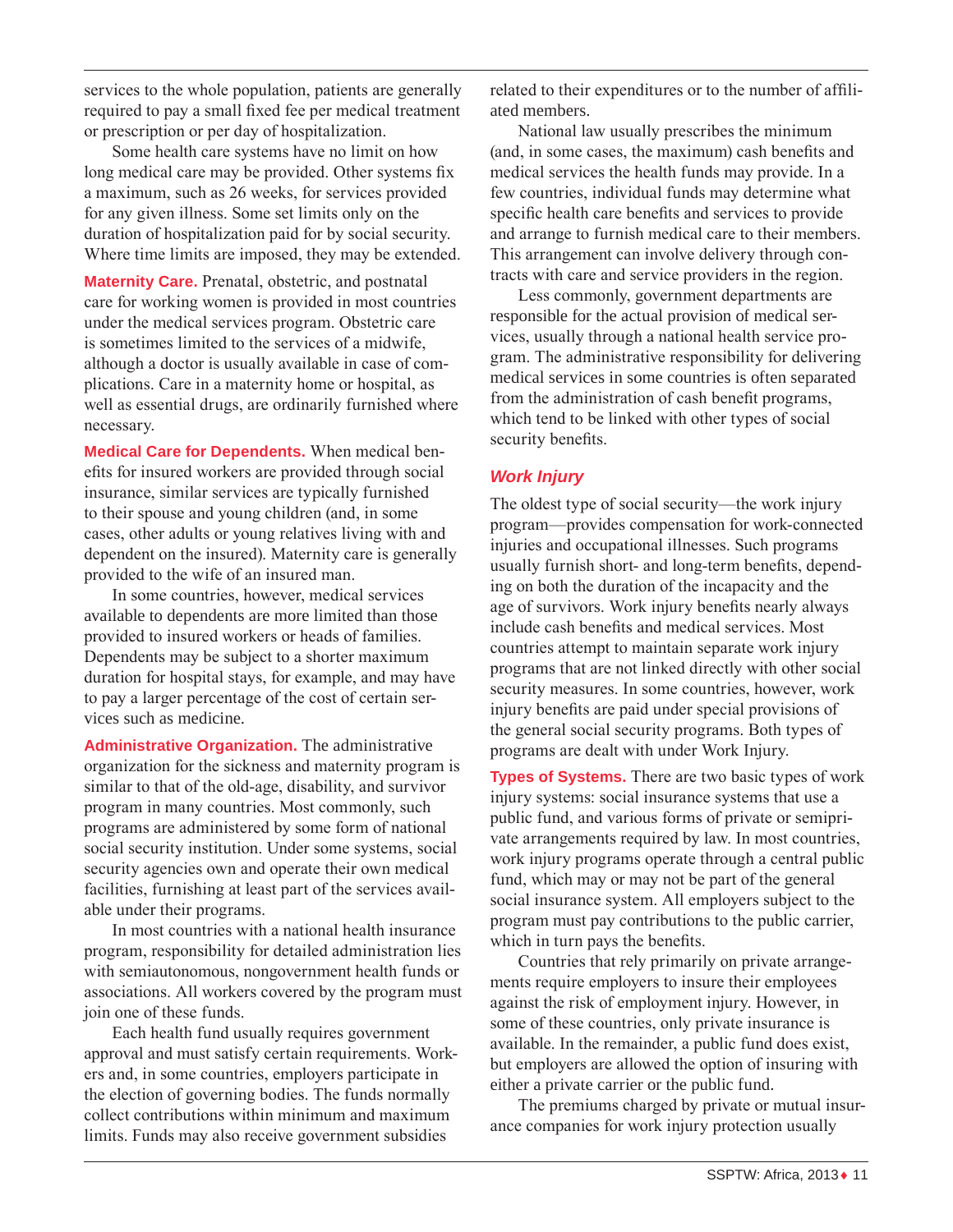vary according to the experience of work accidents in different undertakings or industries, and the cost of protection may vary widely. In some countries, however, experience rating has been eliminated, and all employers contribute to the program at one rate.

In other instances, workers' compensation laws simply impose on employers a liability to pay direct compensation to injured workers or their survivors. Employers covered under such laws may simply pay benefits from their own funds as injuries occur or may voluntarily purchase a private or mutual insurance contract to protect themselves against risk.

**Coverage.** Work injury programs commonly cover wage and salary workers and exclude the selfemployed. The programs of some of the more highly industrialized nations cover practically all employees. However, many countries either exclude all agricultural employees or cover only those who operate power-driven machinery. Some programs also exclude employees of small enterprises.

**Source of Funds.** Work injury benefits are financed primarily by employer contributions, reflecting the traditional assumption that employers should be liable when their employees suffer work injuries. Where certain elements of the work injury program are meshed with one or more of the other branches of the social insurance system, however, financing usually involves contributions from employees, employers, and the government. Another exception occurs in countries that provide medical treatment for work-connected illnesses under their ordinary public medical care programs.

**Work Injury Benefits.** Work injury programs provide cash benefits and medical benefits. Cash benefits under work injury programs may be subdivided into three types: benefits for temporary disability, those for permanent total disability, and those for permanent partial disability. No qualifying period of coverage or employment is ordinarily required for entitlement to work injury benefits. The concept of work-connected injury has gradually been liberalized in a number of countries to cover injuries occurring while commuting to and from work.

Temporary disability benefits are usually payable from the start of an incapacity caused by a work injury, though some programs require a waiting period of one to three days. Benefits normally continue for a limited period, such as 26 to 52 weeks, depending on the duration of incapacity. If incapacity lasts longer, the temporary disability benefit may be replaced by a permanent disability benefit. In some systems, temporary benefits may continue for an extended period,

particularly if the temporary and permanent benefit amounts are identical.

The temporary benefit is nearly always a fraction of the worker's average earnings during a period immediately before injury, usually at least one-third to one-half. A ceiling may be placed on the earnings considered in computing a benefit. Temporary benefits under work injury programs may be significantly higher than in the case of ordinary sickness. Benefits are reduced under some programs when a worker is hospitalized.

The second type of cash work injury benefit is provided in cases of permanent total disability. Generally, it becomes payable immediately after the temporary disability benefit ceases, based on a medical evaluation that the worker's incapacity is both permanent and total. The permanent total disability benefit is usually payable for life, unless the worker's condition changes. A minority of programs, however, pay only a single lump-sum grant of several years of wages.

The permanent total disability benefit usually amounts to two-thirds to three-fourths of the worker's average earnings before injury, somewhat higher than for ordinary disability benefits. In addition, unlike ordinary disability benefits, the rate usually does not vary based on the length of employment before the injury. Supplements may be added for dependents and for pensioners requiring the constant attendance of another person, in which case benefits may exceed former earnings. In some countries, the benefits of apprentices or new labor force entrants who become permanently disabled as a result of work-connected injury or disease are based on hypothetical lifetime wages or on the wage of an average worker in the particular industry. This mechanism overcomes the problem of establishing a lifetime benefit based on a very low starting wage.

The third type of cash work injury benefit is provided when permanent partial disability results in a worker's loss of partial working or earning capacity. It is usually a portion of the full benefit corresponding to the percentage loss of capacity. Alternatively, permanent partial disability benefits may be paid in the form of a lump-sum grant. Partial disability payments are generally smaller and are usually stipulated in a schedule of payments for particular types of injuries. Some systems pay the benefit as a lump sum when the extent of disability is below a stated percentage, such as 20 percent.

Medical and hospital care and rehabilitation services are also provided to injured workers. Nearly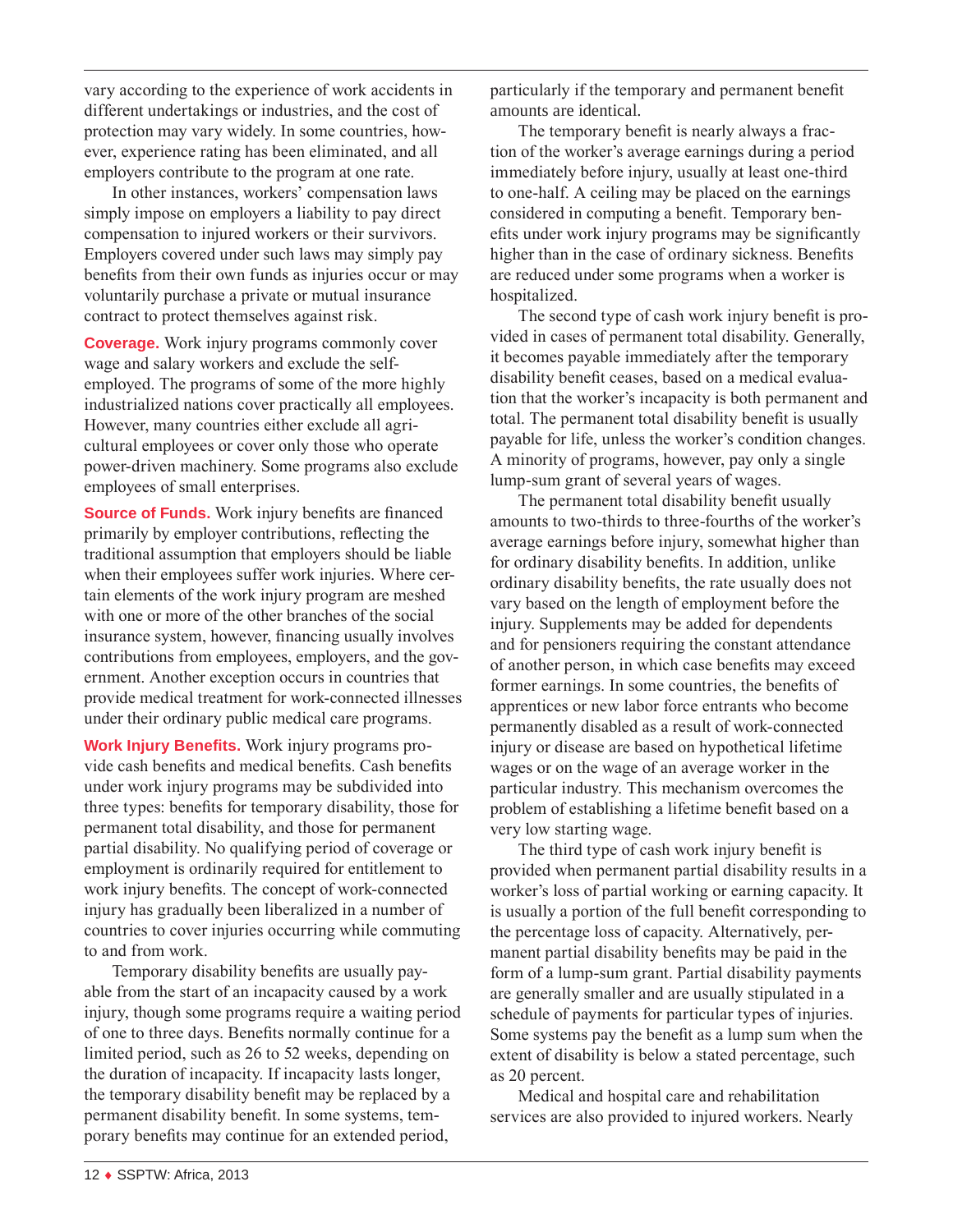always free, they may include a somewhat wider range of services than the general sickness program. Ordinarily, they are available until the worker recovers or the condition stabilizes. In some countries, however, free care is limited, the amount being based on the duration of services or their total cost.

**Survivor Benefits.** Most work injury programs also provide benefits to survivors. These benefits are customarily payable to a widow, regardless of her age, until her death or remarriage; to a widower with a disability; and to orphans below specified age limits. If the benefit is not exhausted by the immediate survivors' claims, dependent parents or other relatives may be eligible for small benefits. No minimum period of coverage is required.

Survivor benefits are computed as a percentage of either the worker's average earnings immediately before death or the benefit payable (or potentially payable) at death. These percentages are typically larger than those for survivor benefits under the general program and do not normally vary with the length of covered employment. They are usually about onethird to one-half of the worker's average earnings for a widow, about half as much for each half orphan, and about two-thirds as much for each full orphan. A limit is commonly placed on the combined total of survivor benefits.

Not all countries, however, provide work injury benefits to survivors, and some do not differentiate between survivors in this category and survivors entitled to benefits under other social insurance programs. Some schemes pay only a lump sum equal to the worker's earnings over a specified number of years. Most systems also pay a funeral grant equivalent to a fixed sum or a percentage of the worker's earnings.

**Administrative Organization.** The functions involved in administering work injury programs differ widely between countries in which employers are not required to insure or can insure with private carriers and those in which a public agency or fund has sole responsibility for both collecting contributions and paying benefits.

#### *Unemployment*

Benefits in this category provide compensation for the loss of income resulting from involuntary unemployment. In some countries, these programs are independent of other social security measures and may be closely linked with employment services. In other countries, the unemployment programs are included with social security measures covering other short-term risks, although employment services may continue to verify unemployment and assist in a job search.

Unemployment programs, which exist mainly in industrialized countries, are compulsory and fairly broad in scope in many countries. Some countries restrict benefits to those who satisfy a means or income test. In addition to the programs offering scheduled payments, a number of countries provide lump-sum grants, payable by either a government agency or the employer; other countries provide individual severance accounts, providing total benefits equal to the value of accumulated capital in the individual account. In addition, employers in many instances are required to pay lump-sum severance indemnities to discharged workers.

**Coverage.** About half of the compulsory unemployment programs cover the majority of employed persons, regardless of the type of industry. Coverage under the remaining programs is limited to workers in industry and commerce. A few exclude salaried employees earning more than a specified amount. Some have special provisions covering temporary and seasonal employees. Several countries have special occupational unemployment programs, most typically for workers in the building trades, dockworkers, railway employees, and seafarers.

Voluntary insurance systems are limited to industries in which labor unions have established unemployment funds. Membership in these funds is usually compulsory for union members in a covered industry and may be open on a voluntary basis to nonunion employees. Uninsured workers, such as recent school graduates or the self-employed, for example, may be eligible for a government-subsidized assistance benefit when they become unemployed.

**Source of Funds.** The methods used to finance unemployment insurance are usually based on the same contributory principles as for other branches of social insurance—contributions amounting to a fixed percentage of covered wages are paid on a scheduled basis. In many cases, the government also grants a subsidy, particularly for extended benefits.

Unemployment insurance contributions are shared equally between employees and employers in many countries. Alternatively, the entire contribution may be made by the employer. However, government subsidies may be quite large, amounting to as much as two-thirds of the program's expenditures. Means-tested unemployment assistance programs are financed entirely by governments, with no employer or employee contribution.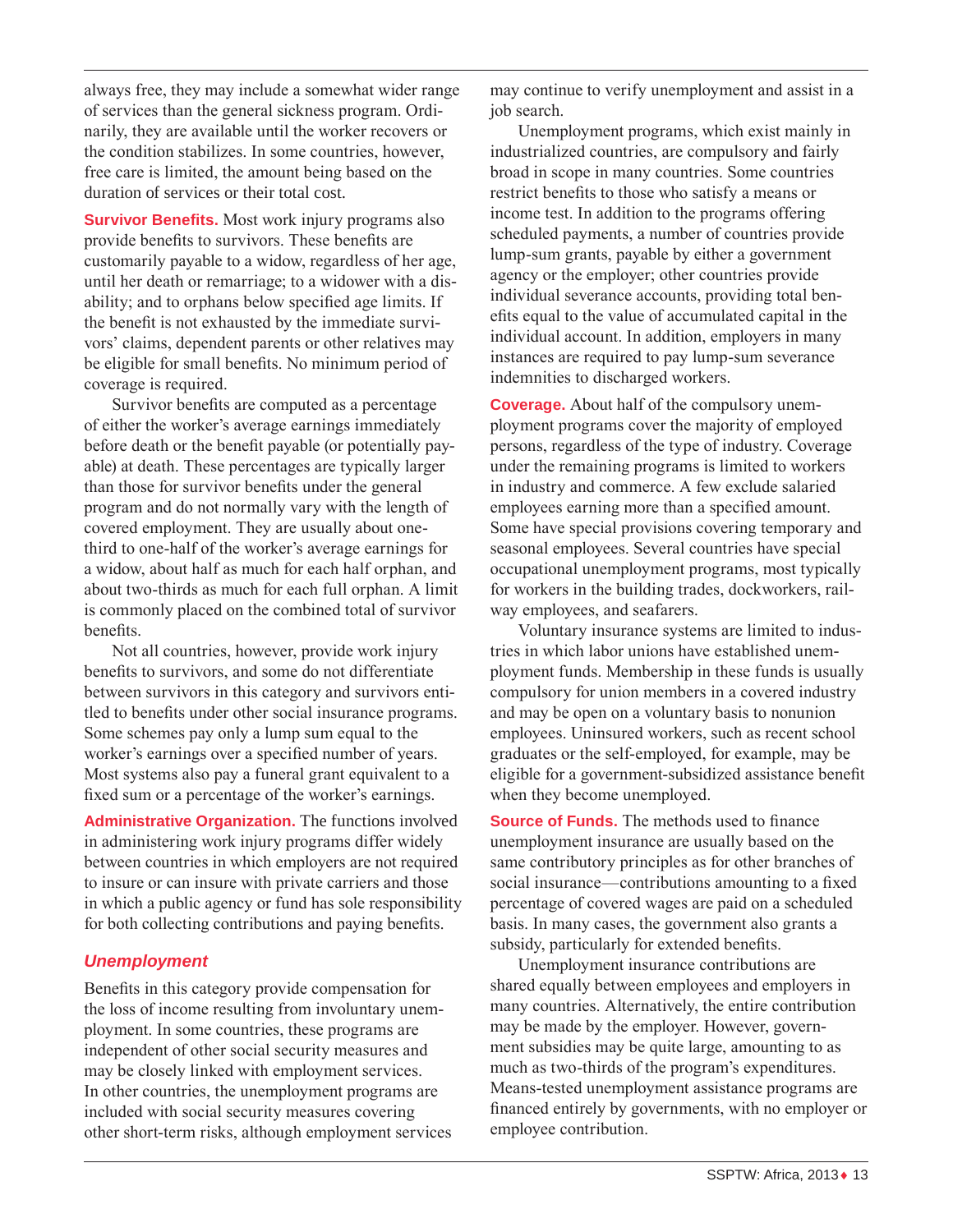**Qualifying Conditions.** To be entitled to unemployment benefits, a worker must be involuntarily unemployed and have completed a minimum period of contributions or covered employment. The most common qualifying period is six months of coverage within the year before employment ceased. In a number of industrialized countries, however, students recently out of school who are unable to find jobs may be eligible for unemployment benefits, even without a work record. This benefit provides a transition from school to work, particularly in periods of recession.

Nearly all unemployment insurance programs, as well as those providing unemployment assistance, require that applicants be capable of, and available for, work. An unemployed worker, therefore, is usually ineligible for unemployment benefits when incapacitated or otherwise unable to accept a job offer. Usually, the unemployed worker must register for work at an employment office and report regularly for as long as payments continue. This close linkage between unemployment benefits and placement services ensures that benefits will be paid only after the person has been informed of any current job opportunities and been found unsuitable.

An unemployed worker who refuses an offer of a suitable job without good cause usually will have benefits temporarily or permanently suspended. Most programs stipulate that the job offered must have been suitable for the worker. The definitions of suitable employment vary considerably. Generally, the criteria include the rate of pay for the job being offered in relation to previous earnings; distance from the worker's home; relationship to the worker's previous occupation, capabilities, and training; and the extent to which the job may involve dangerous or unhealthy work. In some countries, long-term unemployed workers may also be obliged to undertake employment retraining programs. Some countries also provide the unemployed with access to educational placements. If an unemployed worker refuses a place on a retraining program or fails, without good cause, to attend an educational placement, benefits can be temporarily or permanently suspended.

An unemployed worker may satisfy all of the qualifying conditions for a benefit but still be temporarily or permanently disqualified. Nearly all unemployment systems disqualify a worker who left voluntarily without good cause, was dismissed because of misconduct, or participated in a labor dispute leading to a work stoppage that caused the unemployment. The period of disqualification varies considerably, from a few weeks to permanent disqualification.

**Unemployment Benefits.** Weekly benefits are usually a percentage of average wages during a recent period. A system of wage classes rather than a single fixed percentage is used in some countries. The basic rate of unemployment benefits is usually between 40 percent and 75 percent of average earnings. However, a ceiling on the wages used for benefit computations or maximum benefit provisions may considerably narrow the range within which the basic percentage of wages applies.

Flat-rate amounts are sometimes payable instead of graduated benefits that vary with past wages and customarily differ only according to the family status or, occasionally, the age of the worker. Supplements for a spouse and children are usually added to the basic benefit of unemployed workers who are heads of families. These supplements are either flat-rate amounts or an additional percentage of average earnings.

Most countries have a waiting period of several days before unemployment benefits become payable to reduce the administrative burden of dealing with a very large number of small claims. Most waiting periods are between three and seven days. Some programs have a waiting period for each incident of unemployment, and others limit eligibility to once a year. Longer waiting periods may be prescribed for certain workers, such as the seasonally employed.

Most countries place a limit on the period during which unemployment benefits may be continuously drawn. Typically, this limit varies from eight to 36 weeks but may be longer in certain cases.

Duration of benefits may also depend on the length of the preceding period of contribution or coverage under the program. That criterion may reduce the maximum duration of unemployment benefits for workers with brief work histories. However, workers with a long history of coverage may, under some programs, have their benefit period extended well beyond the ordinary maximum.

Many unemployed workers who exhaust the right to ordinary benefits continue to receive some assistance, provided their means or incomes are below specified levels. Recipients are usually required to continue registering and reporting at an employment exchange. Some countries that have unemployment assistance but no insurance program do not place any limit on the duration of payments. A number of countries require that insured workers approaching retirement age who have been out of work for a specified period be removed from the unemployment rolls and granted a regular old-age benefit.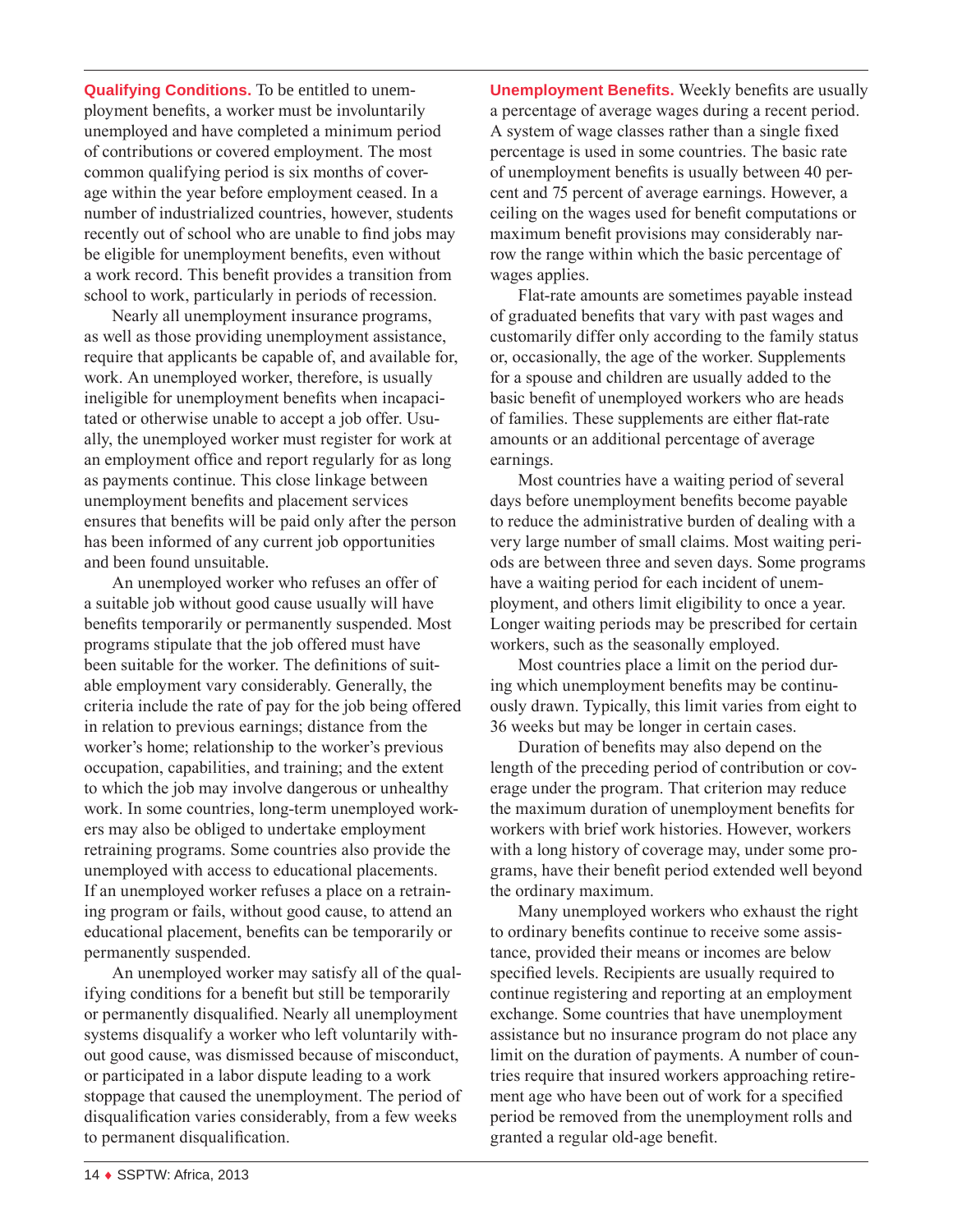**Administrative Organization.** Unemployment insurance systems may be administered by government departments or self-governing institutions that are usually managed by representatives of insured persons, employers, and the government.

Unemployment insurance and placement service programs usually maintain a close administrative relationship that ensures that benefits are paid only to workers who are registered for employment. At the same time, this liaison increases the effectiveness of the placement services by providing an incentive, through payment of benefits, for unemployed persons to register and report regularly.

Some countries have merged the administration of unemployment insurance and employment service programs, especially at the lower administrative levels where claims are received and benefits are paid by the local employment office. Other countries require persons to register with a local employment office, but the receipt of claims and payment of benefits are handled by a separate insurance office.

In addition to providing an income for the unemployed, many governments have elaborate measures to prevent or counteract unemployment. The typical procedure is for government employment services to work with industry to promote occupational and geographic mobility of labor and to minimize unemployment caused by economic or technological developments; they do that by subsidizing the retraining and relocation of workers in industries that are declining or being restructured. Governments may grant tax and other incentives to industry to locate in areas of high unemployment, or they may allocate funds to create jobs in anticipation of periods of seasonal unemployment.

#### *Family Allowances*

The general purpose of family allowance programs is to provide additional income for families with young children to meet at least part of the added costs of their support. These programs may either be integrated with other social security measures or kept entirely separate. In this report, family allowances primarily include regular cash payments to families with children. In some countries, they also include school grants, birth grants, maternal and child health services, and allowances for adult dependents.

Most industrialized countries have family allowance programs that originated in Europe in the 19th century when some large companies began paying premiums to workers with large families. The idea spread gradually, and several European countries

enacted programs during the 1920s and 1930s. Most programs in operation today, however, have been in place since 1945.

**Types of Systems and Coverage.** Family allowance programs are of two types: universal and employmentrelated. The first category, in principle, provides allowances to all resident families with a specified number of children. The second category provides allowances to all wage and salary workers and, in some cases, the self-employed. A few systems cover some categories of nonemployed persons as well. Most employmentrelated programs continue to pay family allowances to insured persons with dependent children in their care when they retire or are temporarily off the job and receiving sickness, unemployment, work injury, disability, or other benefits. Employment-related family programs also pay allowances to widows of social security beneficiaries.

**Source of Funds.** The differences in family allowance programs are reflected in the methods used for financing. In universal systems, the entire cost is usually covered by general revenue. By contrast, countries linking eligibility with employment meet the cost of allowances entirely or in considerable part from employer contributions, usually at a uniform percentage-of-payroll rate. If employer contributions do not cover the entire cost, the remainder is usually met from a government subsidy. Few countries require an employee contribution toward family allowances, although some require self-employed persons to contribute.

**Eligibility.** Eligibility is commonly related to the size of the family and, in some cases, to family income. Many countries pay allowances beginning with the first child. In addition, some countries pay an allowance for a nonemployed wife or other adult dependent, even if there are no children.

In some countries, families with only one child are ineligible. Age requirements vary but are usually tied to the last year of school or the minimum working age, which are often the same and fall somewhere between ages 14 and 18. Under most programs, the continuation of schooling, apprenticeship, or vocational training qualifies a child for an extension of the age limit. In the case of children with disabilities, many countries extend the age limit beyond that for continued education or pay allowances indefinitely.

**Benefits.** Whether a program pays a uniform rate for all children or an increasing or decreasing amount for each additional child may reflect the history or the intent of the program. The allowance structure may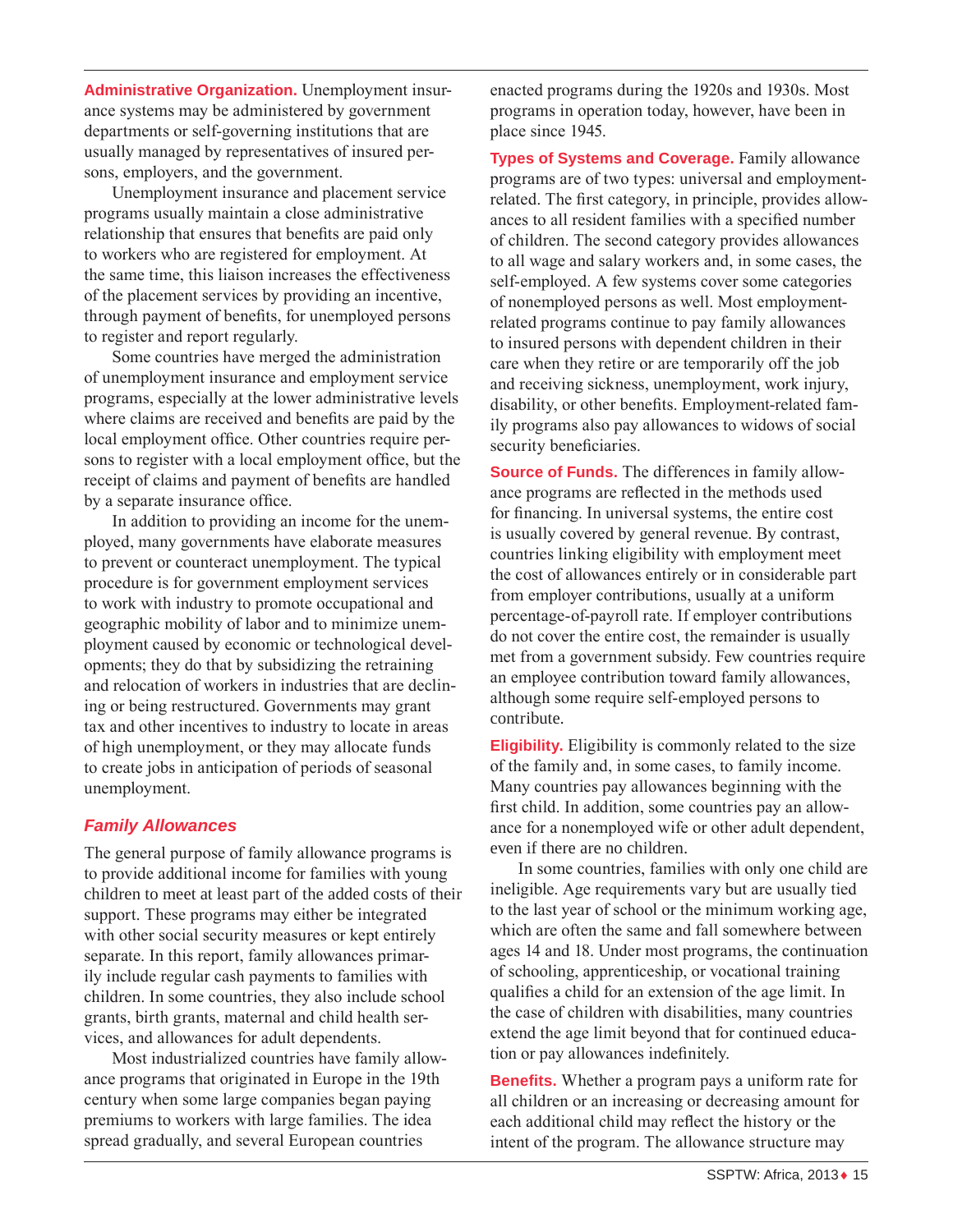vary, for example, depending on whether the primary intent is to provide assistance or stimulate population growth. The allowance in most countries is a uniform amount for every child, regardless of the number of children in a family. The allowance in most of the other countries increases for each additional child; the payment for a fifth child, for example, may be considerably larger than that for the first or second child. In a few countries, the allowance per child diminishes or ceases with the addition of children beyond a certain number. In some countries, family allowances (and tax exemptions for dependent family members) have been replaced or supplemented by credits or other forms of a negative income tax.

**Administrative Organization.** In countries where family allowances are available to all families and financed from general revenues, the program is usually administered by a government department. Where allowances are payable mainly to families of employed persons and financed primarily from employer contributions, the administration may be by a semiautonomous agency under public supervision. Equalization funds may handle the program's financial operations. Each employer pays family allowances to its employees with their wages. The firm then settles with the local fund only the surplus or deficit of contributions due, after deducting allowances the firm has paid. A similar procedure of settling only surpluses or deficits is followed by the local funds in relation to the regional equalization funds under whose supervision they operate. The equalization process makes it possible to fix a uniform contribution rate for all employers, regardless of the number of children in their employees' families. It also eliminates any effect allowances might have on inducing employers to discriminate in hiring workers with children.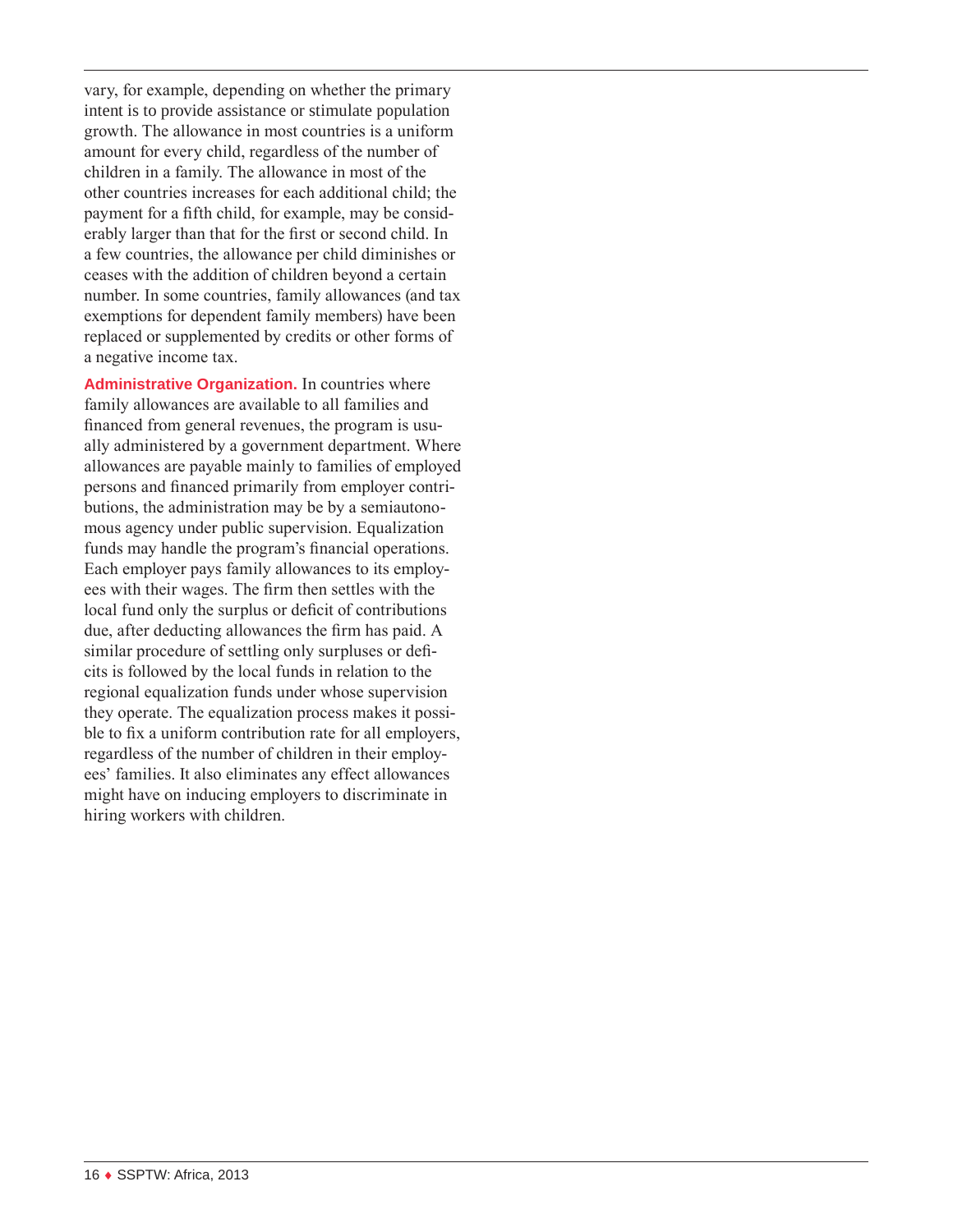# **Table 1. Types of social security programs**

|                          | Old age,                        |                              | Sickness and maternity                             |                         |                             |                           |
|--------------------------|---------------------------------|------------------------------|----------------------------------------------------|-------------------------|-----------------------------|---------------------------|
| Country                  | disability,<br>and<br>survivors | Cash<br>benefits<br>for both | Cash<br>benefits plus<br>medical care <sup>a</sup> | Work<br>injury          | Unemployment allowances     | Family                    |
| Algeria                  | $\mathsf{X}$                    | $\overline{X}$               | $\mathsf{X}$                                       | $\overline{X}$          | $\mathsf{X}$                | $\mathsf{X}$              |
| <b>Benin</b>             | X                               | $\mathsf b$                  | $\mathbf C$                                        | X                       | d                           | X                         |
| <b>Botswana</b>          | e                               | $\mathsf{d}$                 | $\mathsf{d}$                                       | X                       | d                           | $\mathbf C$               |
| <b>Burkina Faso</b>      | X                               | b, f                         | X                                                  | $\overline{\mathsf{X}}$ | d                           | $\mathsf{X}$              |
| <b>Burundi</b>           | $\mathsf{X}$                    | $\mathsf{d}$                 | $\mathsf{d}$                                       | X                       | d                           | $\mathsf{X}$              |
| Cameroon                 | X                               | b, f                         | X                                                  | X                       | d                           | $\boldsymbol{\mathsf{X}}$ |
| Cape Verde               | X                               | $\mathsf{X}$                 | $\mathsf{X}$                                       | X                       | d                           | $\mathsf{X}$              |
| Central African Republic | X                               | b, f                         | $\mathsf{d}$                                       | X                       | d                           | X                         |
| Chad                     | $\mathsf{X}$                    | b, f                         | $\mathbf C$                                        | $\mathsf{X}$            | $\mathsf{d}$                | $\mathsf{X}$              |
| Congo (Brazzaville)      | X                               | b, f                         | X                                                  | X                       | d                           | $\boldsymbol{\mathsf{X}}$ |
| Congo (Kinshasa)         | X                               | $\mathsf{d}$                 | $\mathbf{C}$                                       | X                       | d                           | X                         |
| Côte d'Ivoire            | X                               | $\mathsf b$                  | X                                                  | X                       | d                           | $\mathsf{X}$              |
| Djibouti                 | $\mathbf{e}$                    | b, f                         | X                                                  | X                       | d                           | $\mathsf{X}$              |
| Egypt                    | X                               | X                            | X                                                  | X                       | $\mathsf{X}$                | $\mathsf{d}$              |
| <b>Equatorial Guinea</b> | $\mathsf{X}$                    | X                            | $\mathsf{X}$                                       | $\mathsf{X}$            | $\mathsf{d}$                | $\sf X$                   |
| Ethiopia                 | X                               | d                            | $\mathsf{d}$                                       | X                       | d                           | $\mathsf{d}$              |
| Gabon                    | $\mathsf{X}$                    | b, f                         | $\mathsf{X}$                                       | $\mathsf{X}$            | $\mathsf{d}$                | $\mathsf{X}$              |
| Gambia                   | X                               | d                            | $\mathsf{d}$                                       | X                       | d                           | $\mathsf{d}$              |
| Ghana                    | $\mathsf{X}$                    | $\mathsf{d}$                 | $\mathbf C$                                        | X                       | d                           | $\sf d$                   |
| Guinea                   | X                               | $X^f$                        | X                                                  | X                       | d                           | $\mathsf{X}$              |
| Kenya                    | $\mathsf{X}$                    | $\sf d$                      | $\mathsf{g}$                                       | X                       | d                           | $\sf d$                   |
| Lesotho                  | X                               | d                            | $\mathsf{d}$                                       | X                       | d                           | d                         |
| Liberia                  | X                               | $\mathsf{d}$                 | $\mathsf{d}$                                       | $\sf X$                 | d                           | $\sf d$                   |
| Libya                    | X                               | X                            | X                                                  | X                       | d                           | d                         |
| Madagascar               | $\mathsf{X}$                    | b, f                         | $\mathsf{X}$                                       | $\mathsf X$             | $\mathsf{d}$                | $\mathsf{X}$              |
| Malawi                   | h                               | d                            | $\boldsymbol{g}$                                   | X                       | d                           | $\mathsf{d}$              |
| Mali                     | $\mathsf{X}$                    | b, f                         | $\mathsf X$                                        | $\mathsf X$             | $\operatorname{\mathsf{d}}$ | $\mathsf{X}$              |
| Mauritania               | X                               | b, f                         | $\mathsf{X}$                                       | X                       | $\mathsf{d}$                | $\mathsf{X}$              |
| <b>Mauritius</b>         | $\mathsf{X}% _{0}$              | $\sf d$                      | $\mathsf{g}$                                       | X                       | $\mathsf X$                 | $\mathsf{X}$              |
| Morocco                  | X                               | X                            | X                                                  | X                       | $\mathsf{d}$                | $\pmb{\times}$            |
| Namibia                  | $\mathsf{X}$                    | $\mathsf{X}$                 | $\mathsf X$                                        | $\mathsf{X}$            | $\sf d$                     | $\mathsf{X}$              |
| Niger                    | X                               | b, f                         | X                                                  | X                       | d                           | X                         |
| Nigeria                  | $\mathsf{X}$                    | $\mathsf{d}$                 | $\mathsf g$                                        | $\mathsf{X}% _{0}$      | c, h                        | $\mathsf{d}$              |
| Rwanda                   | X                               | ${\sf d}$                    | $\mathsf{d}$                                       | X                       | $\operatorname{\mathsf{d}}$ | d<br>(Continued)          |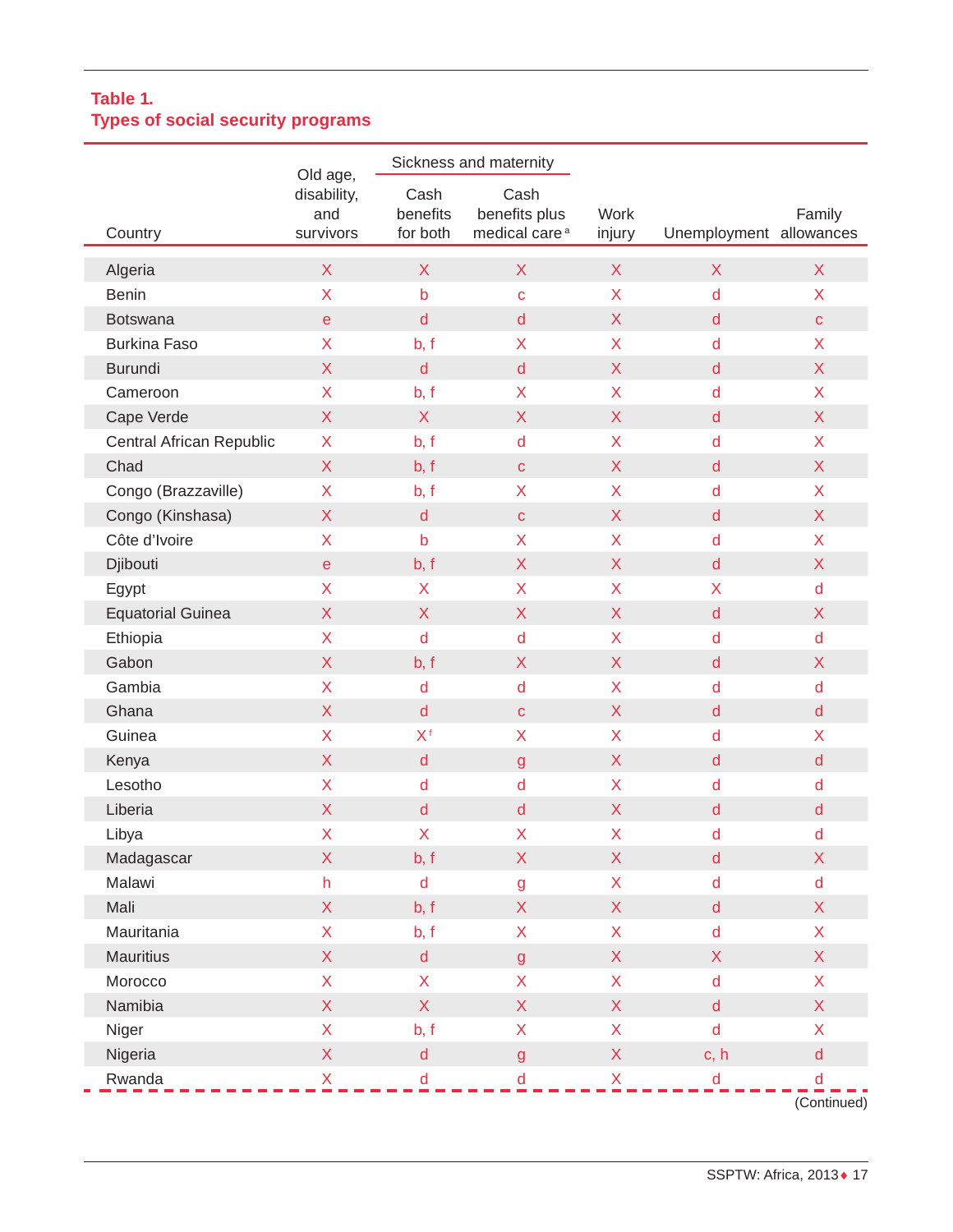## **Table 1. Types of social security programs—***Continued*

|                       | Old age,                        |                              | Sickness and maternity                             |                                           |   |        |  |
|-----------------------|---------------------------------|------------------------------|----------------------------------------------------|-------------------------------------------|---|--------|--|
| Country               | disability,<br>and<br>survivors | Cash<br>benefits<br>for both | Cash<br>benefits plus<br>medical care <sup>a</sup> | Work<br>Unemployment allowances<br>injury |   | Family |  |
| São Tomé and Principe | $\sf X$                         | $\sf X$                      | C                                                  | $\sf X$                                   | d | d      |  |
| Senegal               | $X^i$                           | b                            | X                                                  | X                                         | d | X      |  |
| Seychelles            | X                               | X                            | b                                                  | X                                         | C | d      |  |
| Sierra Leone          | X                               | d                            | d                                                  | X                                         | d | d      |  |
| South Africa          | Xi                              | C.                           | $\mathbf{C}$                                       | $\sf X$                                   | X | X      |  |
| Sudan                 | X                               | d                            | d                                                  | X                                         | d | d      |  |
| Swaziland             | $\mathsf{X}$                    | d                            | d                                                  | $\mathsf{X}$                              | d | d      |  |
| Tanzania              | X                               | b                            | X                                                  | X                                         | d | d      |  |
| Togo                  | X                               | b, f                         | $\mathsf{X}$                                       | X                                         | d | X      |  |
| Tunisia               | X                               | X                            | X                                                  | X                                         | X | X      |  |
| Uganda                | X                               | d                            | d                                                  | $\overline{\mathsf{X}}$                   | d | d      |  |
| Zambia                | X                               | d                            | g                                                  | X                                         | d | d      |  |
| Zimbabwe              | X                               | d                            | C                                                  | X                                         | d | d      |  |
|                       |                                 |                              |                                                    |                                           |   |        |  |

SOURCE: Based on information in the country summaries in this volume.

- a. Coverage is provided for medical care, hospitalization, or both.
- b. Maternity benefits only.
- c. Coverage is provided under other programs or through social assistance.
- d. Has no program or information is not available.
- e. Old-age and orphan's benefits only.
- f. Maternity benefits are financed under Family Allowances.
- g. Medical benefits only.
- h. The statutory system has yet to be implemented.
- i. Old-age and survivor benefits only.
- j. Old-age and disability benefits only, with survivor benefits provided under Unemployment.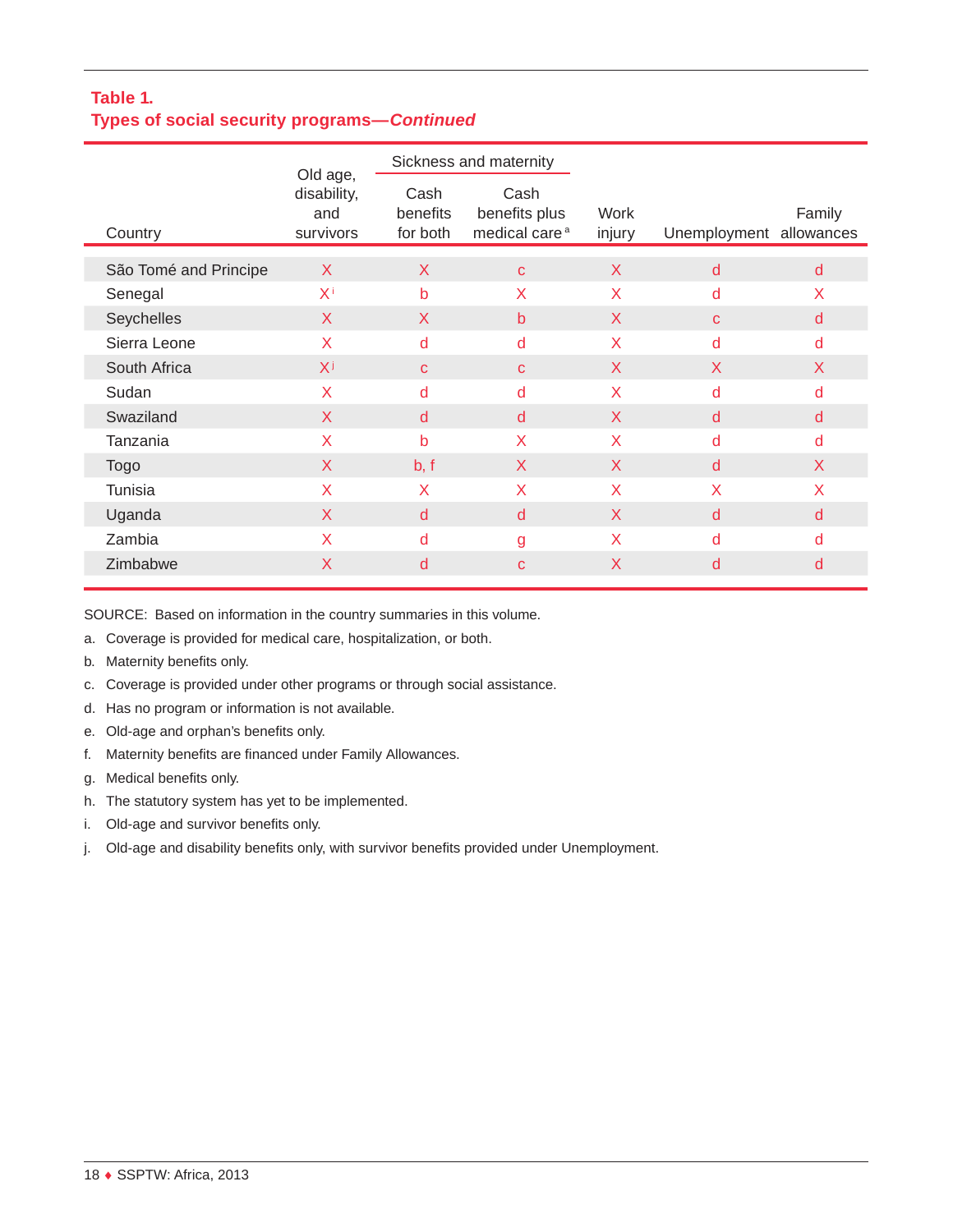## **Table 2. Types of mandatory systems for retirement income**

| Country                  | Flat-<br>rate | Earnings-<br>related | Means-<br>tested | Flat-rate<br>universal | Provident<br>funds | Occupational Individual<br>retirement<br>schemes | retirement<br>schemes |
|--------------------------|---------------|----------------------|------------------|------------------------|--------------------|--------------------------------------------------|-----------------------|
| Algeria                  |               | $\mathsf X$          |                  |                        |                    |                                                  |                       |
| <b>Benin</b>             |               | $\sf X$              |                  |                        |                    |                                                  |                       |
| <b>Botswana</b>          |               |                      |                  | $\mathsf X$            |                    |                                                  |                       |
| <b>Burkina Faso</b>      |               | X                    |                  |                        |                    |                                                  |                       |
| <b>Burundi</b>           |               | $\overline{X}$       |                  |                        |                    |                                                  |                       |
| Cameroon                 |               | $\overline{X}$       |                  |                        |                    |                                                  |                       |
| Cape Verde               |               | $\mathsf{X}$         |                  |                        |                    |                                                  |                       |
| Central African Republic |               | $\sf X$              |                  |                        |                    |                                                  |                       |
| Chad                     |               | $\mathsf{X}$         |                  |                        |                    |                                                  |                       |
| Congo (Brazzaville)      |               | $\sf X$              |                  |                        |                    |                                                  |                       |
| Congo (Kinshasa)         |               | $\overline{X}$       |                  |                        |                    |                                                  |                       |
| Côte d'Ivoire            |               | X                    |                  |                        |                    |                                                  |                       |
| Djibouti                 |               | $\sf X$              |                  |                        |                    |                                                  |                       |
| Egypt                    |               | X <sup>a</sup>       |                  |                        |                    |                                                  |                       |
| <b>Equatorial Guinea</b> |               | $\boldsymbol{X}$     |                  |                        |                    |                                                  |                       |
| Ethiopia                 |               | $\sf X$              |                  |                        |                    |                                                  |                       |
| Gabon                    |               | $\mathsf{X}$         |                  |                        |                    |                                                  |                       |
| Gambia                   |               | $\sf X$              |                  |                        | $\overline{X}$     |                                                  |                       |
| Ghana                    |               | $\sf X$              |                  |                        |                    | $\mathsf{X}$                                     |                       |
| Guinea                   |               | $\mathsf X$          |                  |                        |                    |                                                  |                       |
| Kenya                    |               |                      |                  |                        | $\overline{X}$     |                                                  |                       |
| Lesotho                  |               |                      |                  | $\mathsf X$            |                    |                                                  |                       |
| Liberia                  |               | $\mathsf{X}$         | $\mathsf{X}$     |                        |                    |                                                  |                       |
| Libya                    |               | X                    |                  |                        |                    |                                                  |                       |
| Madagascar               |               | $\mathsf X$          |                  |                        |                    |                                                  |                       |
| Malawi                   |               | b                    |                  |                        |                    |                                                  |                       |
| Mali                     |               | $\mathsf X$          |                  |                        |                    |                                                  |                       |
| Mauritania               |               | X                    |                  |                        |                    |                                                  |                       |
| Mauritius                |               | $\mathsf X$          |                  | $X^c$                  |                    |                                                  |                       |
| Morocco                  |               | $\bar{\mathsf{X}}$   |                  |                        |                    |                                                  |                       |
| Namibia                  |               | $\mathsf X$          |                  | $\mathsf X$            |                    |                                                  |                       |
| Niger                    |               | $\bar{\mathsf{X}}$   |                  |                        |                    |                                                  |                       |
| Nigeria                  |               |                      |                  |                        |                    |                                                  | $\mathsf X$           |
| Rwanda                   |               | $\mathsf{X}% _{0}$   |                  |                        |                    |                                                  |                       |
|                          |               |                      |                  |                        |                    |                                                  | (Continued)           |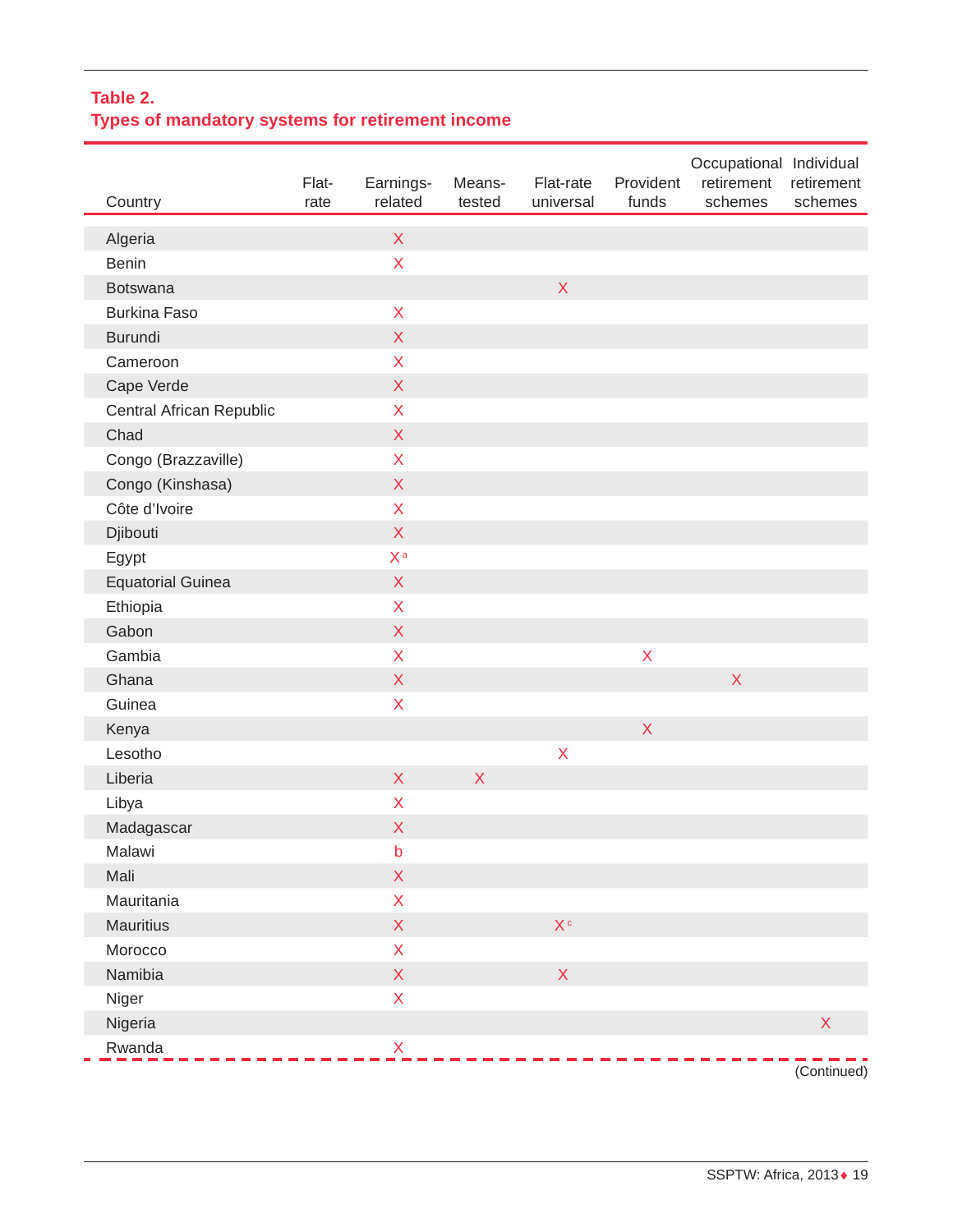# **Table 2. Types of mandatory systems for retirement income—***Continued*

| Country               | Flat-<br>rate | Earnings-<br>related      | Means-<br>tested | Flat-rate<br>universal | Provident<br>funds | Occupational Individual<br>retirement<br>schemes | retirement<br>schemes |
|-----------------------|---------------|---------------------------|------------------|------------------------|--------------------|--------------------------------------------------|-----------------------|
| São Tomé and Principe |               | $\mathsf{X}$              |                  |                        |                    |                                                  |                       |
|                       |               |                           |                  |                        |                    |                                                  |                       |
| Senegal               |               | $\boldsymbol{\mathsf{X}}$ |                  |                        |                    |                                                  |                       |
| Seychelles            |               | $\sf X$                   |                  | $\mathsf{X}$           |                    |                                                  |                       |
| Sierra Leone          |               | $\boldsymbol{\mathsf{X}}$ |                  |                        |                    |                                                  |                       |
| South Africa          |               |                           | $\sf X$          |                        |                    |                                                  |                       |
| Sudan                 |               | $\overline{\mathsf{X}}$   |                  |                        |                    |                                                  |                       |
| Swaziland             |               |                           | $\sf X$          |                        | X                  |                                                  |                       |
| Tanzania              |               | $\sf X$                   |                  |                        |                    |                                                  |                       |
| Togo                  |               | $\sf X$                   |                  |                        |                    |                                                  |                       |
| Tunisia               |               | $\boldsymbol{\mathsf{X}}$ |                  |                        |                    |                                                  |                       |
| Uganda                |               |                           |                  |                        | $\sf X$            |                                                  |                       |
| Zambia                |               | X                         |                  |                        |                    |                                                  |                       |
| Zimbabwe              |               | $\sf X$                   |                  |                        |                    |                                                  |                       |
|                       |               |                           |                  |                        |                    |                                                  |                       |

SOURCE: Based on information in the country summaries in this volume.

NOTE: The types of mandatory systems for retirement income are defined as follows:

**Flat-rate pension:** A pension of uniform amount or one based on years of service or residence but independent of earnings. It is financed by payroll tax contributions from employees, employers, or both.

**Earnings-related pension:** A pension based on earnings. It is financed by payroll tax contributions from employees, employers, or both.

**Means-tested pension:** A pension paid to eligible persons whose own or family income, assets, or both fall below designated levels. It is generally financed through government contributions, with no contributions from employers or employees.

**Flat-rate universal pension:** A pension of uniform amount normally based on residence but independent of earnings. It is generally financed through government contributions, with no contributions from employers or employees.

**Provident funds:** Employee and employer contributions are set aside for each employee in publicly managed special funds. Benefits are generally paid as a lump sum with accrued interest.

**Occupational retirement schemes:** Employers are required by law to provide private occupational retirement schemes financed by employer and, in some cases, employee contributions. Benefits are paid as a lump sum, annuity, or pension.

**Individual retirement schemes:** Employees and, in some cases, employers must contribute a certain percentage of earnings to an individual account managed by a public or private fund manager chosen by the employee. The accumulated capital in the individual account is used to purchase an annuity, make programmed withdrawals, or a combination of the two and may be paid as a lump sum.

- a. Earnings-related income includes a flat-rate increment.
- b. A mandatory system for retirement income has yet to be implemented.
- c. Benefits increase with age.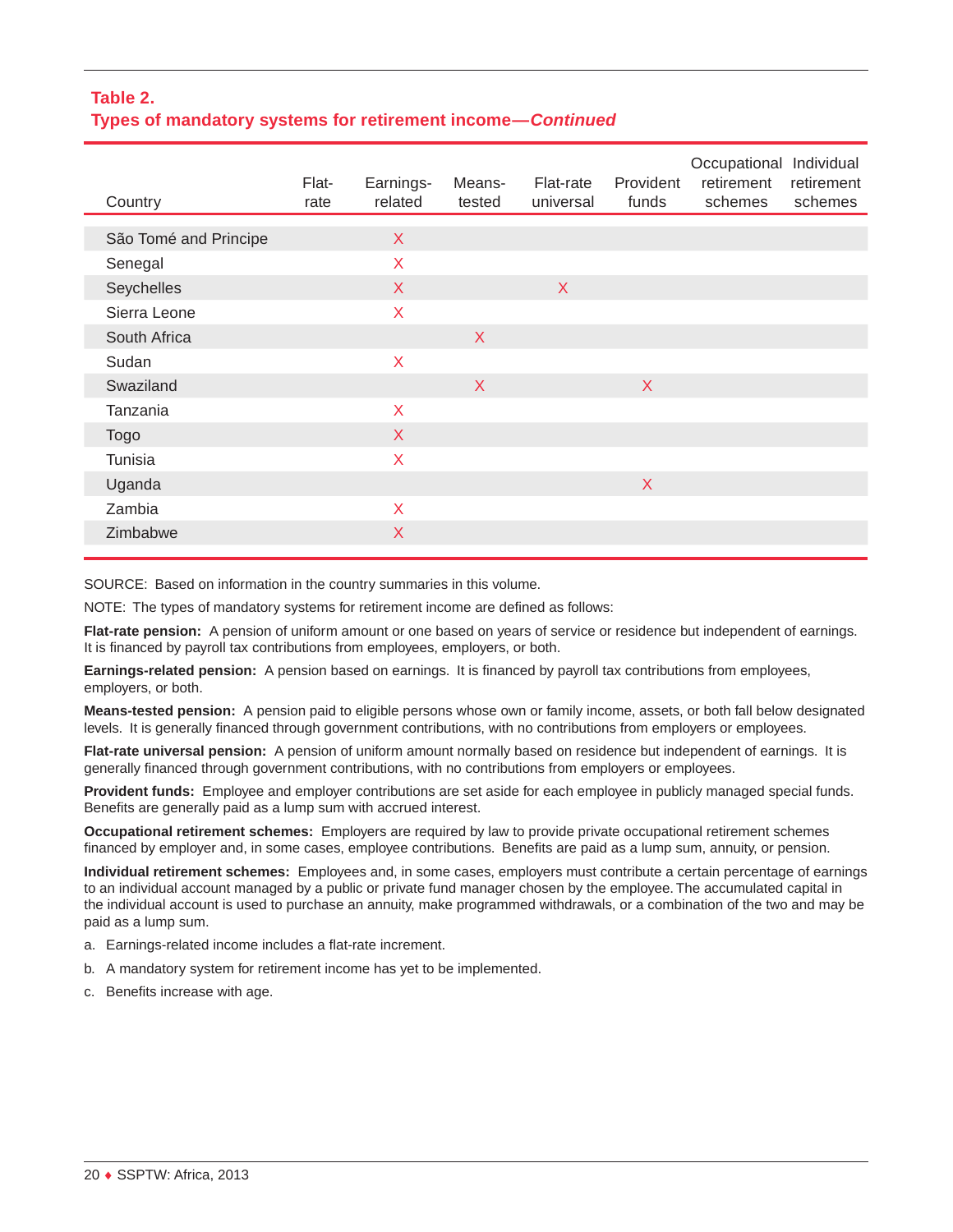# **Table 3. Demographic and other statistics related to social security, 2013**

|                                    | Total<br>population | Per-<br>centage<br>65 or | Dependency         |      | Life<br>expectancy<br>at birth (years) |     | Statutory<br>pensionable<br>age |              | Early<br>pensionable<br>age <sup>b</sup> | <b>GDP</b><br>per<br>capita |
|------------------------------------|---------------------|--------------------------|--------------------|------|----------------------------------------|-----|---------------------------------|--------------|------------------------------------------|-----------------------------|
| Country                            | (millions)          | older                    | ratio <sup>a</sup> | Men  | Women                                  | Men | Women                           | Men          | Women                                    | (US\$)                      |
| Algeria                            | 37.1                | 4.7                      | 46.7               | 69.4 | 72.6                                   | 60  | 55                              | 50           | 45                                       | 7,643                       |
| <b>Benin</b>                       | 9.5                 | 2.9                      | 86.2               | 57.8 | 60.6                                   | 60  | 60                              | 55           | 55                                       | 1,428                       |
| <b>Botswana</b>                    | 2.0                 | 3.5                      | 60.7               | 48.0 | 46.5                                   | 65  | 65                              | $\mathbf C$  | ${\bf C}$                                | 12,939                      |
| <b>Burkina Faso</b>                | 15.5                | 2.5                      | 94.1               | 55.5 | 56.7                                   | 56  | 56                              | C            | C                                        | 1,149                       |
| <b>Burundi</b>                     | 9.20                | 2.5                      | 86.8               | 52.0 | 55.8                                   | 60  | 60                              | $\mathbf C$  | $\mathbf C$                              | 533                         |
| Cameroon                           | 20.6                | 3.2                      | 87.5               | 53.7 | 56.0                                   | 60  | 60                              | 50           | 50                                       | 2,090                       |
| Cape Verde                         | 0.50                | 5.7                      | 60.2               | 70.9 | 78.7                                   | 65  | 60                              | $\mathbf C$  | $\mathsf C$                              | 3,616                       |
| <b>Central African</b><br>Republic | 4.4                 | 3.9                      | 80.3               | 48.0 | 51.8                                   | 60  | 60                              | 55           | 55                                       | 716                         |
| Chad                               | 11.7                | 2.5                      | 105.5              | 50.1 | 51.9                                   | 60  | 60                              | ${\bf C}$    | $\mathsf C$                              | 1,343                       |
| Congo<br>(Brazzaville)             | 4.1                 | 3.4                      | 83.9               | 57.2 | 60.1                                   | 57  | 57                              | 55           | 55                                       | 3,885                       |
| Congo<br>(Kinshasa)                | 62.2                | 2.8                      | 93.4               | 48.1 | 51.6                                   | 65  | 60                              | $\mathbf C$  | $\mathsf C$                              | 329                         |
| Côte d'Ivoire                      | 19.0                | 3.1                      | 81.6               | 49.7 | 51.4                                   | 60  | 60                              | 55           | 55                                       | 1,581                       |
| Djibouti                           | 0.8                 | 3.7                      | 61.0               | 60.0 | 63.2                                   | 60  | 60                              | 50           | 50                                       | 2,087                       |
| Egypt                              | 78.1                | 5.5                      | 58.7               | 68.7 | 73.5                                   | 60  | 60                              | ${\bf C}$    | С                                        | 5,547                       |
| Equatorial<br>Guinea               | 0.7                 | 2.9                      | 73.1               | 51.5 | 54.5                                   | 60  | 60                              | $\mathbf C$  | $\mathsf C$                              | 32,026                      |
| Ethiopia                           | 87.1                | 3.3                      | 91.3               | 61.7 | 65.0                                   | 60  | 60                              | 55           | 55                                       | 979                         |
| Gabon                              | 1.6                 | 5.3                      | 78.4               | 62.3 | 64.3                                   | 55  | 55                              | $\mathbf C$  | $\mathsf C$                              | 13,998                      |
| Gambia                             | 1.7                 | 2.5                      | 94.1               | 57.4 | 60.1                                   | 60  | 60                              | 45           | 45                                       | 1,873                       |
| Ghana                              | 24.3                | 3.5                      | 73.9               | 60.0 | 61.9                                   | 60  | 60                              | 55           | 55                                       | 1,652                       |
| Guinea                             | 10.9                | 3.2                      | 85.2               | 55.2 | 56.7                                   | 55  | 55                              | 50           | 50                                       | 990                         |
| Kenya                              | 40.9                | 2.6                      | 82.4               | 59.7 | 63.5                                   | 60  | 60                              | C            | C                                        | 1,507                       |
| Lesotho                            | 2.0                 | 4.3                      | 72.2               | 49.2 | 49.6                                   | 70  | 70                              | $\mathbf C$  | $\mathtt{C}$                             | 1,504                       |
| Liberia                            | 4.0                 | 3.1                      | 86.7               | 59.3 | 61.2                                   | 60  | 60                              | $\mathtt{C}$ | $\mathsf C$                              | 506                         |
| Libya                              | 6.0                 | 4.6                      | 51.6               | 73.4 | 77.2                                   | 65  | 60                              | ${\bf C}$    | $\mathtt{C}$                             | 15,361                      |
| Madagascar                         | 21.1                | 2.8                      | 86.1               | 63.0 | 66.0                                   | 60  | 55                              | ${\bf C}$    | ${\bf C}$                                | 853                         |
| Malawi                             | 15.0                | 3.1                      | 95.6               | 54.9 | 55.2                                   | d   | d                               | d            | d                                        | 805                         |
| Mali                               | 14.0                | 2.9                      | 98.8               | 54.9 | 54.7                                   | 58  | 58                              | 53           | 53                                       | 964                         |
| Mauritania                         | 3.6                 | 3.1                      | 77.6               | 59.9 | 63.0                                   | 60  | 55                              | $\mathbf C$  | $\mathsf C$                              | 2,255                       |
| <b>Mauritius</b>                   | 1.2                 | 7.7                      | 40.6               | 70.2 | 77.0                                   | 60  | 60                              | ${\bf C}$    | $\mathsf C$                              | 12,737                      |
| Morocco                            | 31.6                | 5.0                      | 49.6               | 69.0 | 72.6                                   | 60  | 60                              | 55           | 55                                       | 4,373                       |
| Namibia                            | 2.2                 | 3.4                      | 69.8               | 61.6 | 67.0                                   | 60  | 60                              | ${\bf C}$    | $\mathtt{C}$                             | 5,986                       |

(Continued)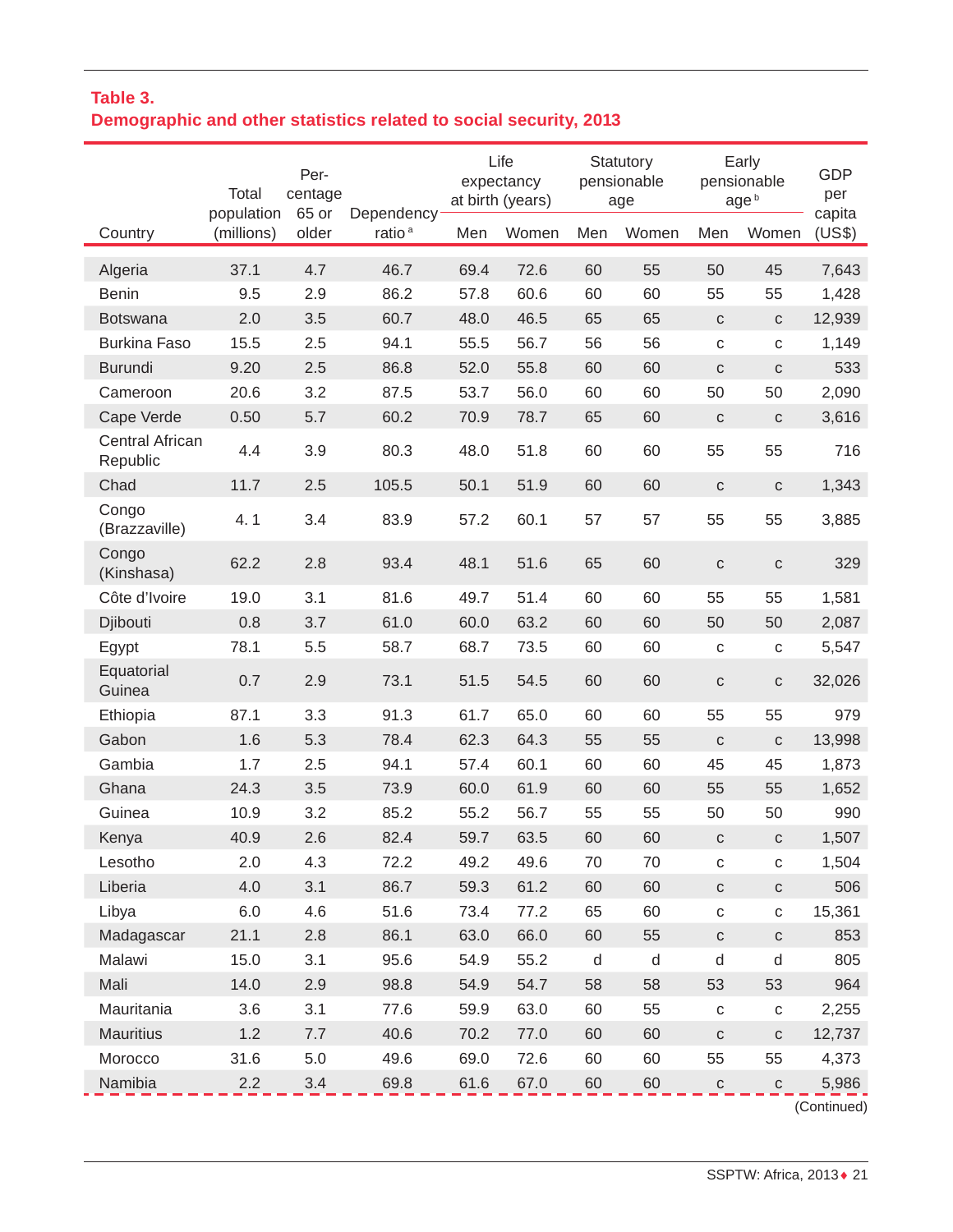# **Table 3. Demographic and other statistics related to social security, 2013—***Continued*

|                          | Total<br>population | Per-<br>centage<br>65 or | Dependency <sup>®</sup> |      | Life<br>expectancy<br>at birth (years) |     | Statutory<br>pensionable<br>age |             | Early<br>pensionable<br>age <sup>b</sup> | <b>GDP</b><br>per<br>capita |
|--------------------------|---------------------|--------------------------|-------------------------|------|----------------------------------------|-----|---------------------------------|-------------|------------------------------------------|-----------------------------|
| Country                  | (millions)          | older                    | ratio <sup>a</sup>      | Men  | Women                                  | Men | Women                           | Men         | Women                                    | (US\$)                      |
| <b>Niger</b>             | 15.9                | 2.6                      | 110.1                   | 58.0 | 58.4                                   | 60  | 60                              | C           | C                                        | 642                         |
| Nigeria                  | 159.7               | 2.7                      | 87.8                    | 52.0 | 52.6                                   | 50  | 50                              | C           | C                                        | 2,221                       |
| Rwanda                   | 10.8                | 2.3                      | 88.6                    | 61.9 | 65.3                                   | 55  | 55                              | $\mathbf C$ | $\mathbf{C}$                             | 1,097                       |
| São Tomé and<br>Principe | 0.2                 | 3.6                      | 81.6                    | 64.2 | 68.2                                   | 62  | 57                              | C           | C                                        | 1,805                       |
| Senegal                  | 13.0                | 3.1                      | 87.7                    | 61.8 | 64.7                                   | 55  | 55                              | 53          | 53                                       | 1,737                       |
| Seychelles               | 0.1                 | 7.3                      | 39.7                    | 69.4 | 78.8                                   | 63  | 63                              | 60          | 60                                       | 25,600                      |
| Sierra Leone             | 5.8                 | 2.6                      | 80.9                    | 45.1 | 45.6                                   | 60  | 60                              | 55          | 55                                       | 769                         |
| South Africa             | 51.5                | 5.2                      | 53.7                    | 54.9 | 59.1                                   | 60  | 60                              | C           | C                                        | 9,678                       |
| Sudan                    | 35.7                | 3.1                      | 82.5                    | 60.2 | 63.8                                   | 60  | 60                              | 50          | 50                                       | 1,878                       |
| Swaziland                | 1.2                 | 3.3                      | 72.9                    | 49.7 | 48.5                                   | 50  | 50                              | C           | C                                        | 5,349                       |
| Tanzania                 | 45.0                | 3.1                      | 92.1                    | 60.0 | 62.7                                   | 60  | 60                              | 55          | 55                                       | 1,334                       |
| Togo                     | 6.3                 | 2.7                      | 81.2                    | 55.5 | 57.3                                   | 60  | 60                              | 55          | 55                                       | 914                         |
| Tunisia                  | 10.6                | 6.9                      | 43.8                    | 73.5 | 78.2                                   | 60  | 60                              | 55          | 55                                       | 8,258                       |
| Uganda                   | 34.0                | 2.4                      | 105.4                   | 57.8 | 60.2                                   | 55  | 55                              | C           | C                                        | 1,188                       |
| Zambia                   | 13.2                | 2.7                      | 98.3                    | 55.9 | 59.5                                   | 55  | 55                              | 50          | 50                                       | 1,423                       |
| Zimbabwe                 | 13.1                | 4.0                      | 82.5                    | 58.8 | 60.8                                   | 60  | 60                              | C           | C                                        | 600                         |

SOURCES: United Nations Population Division, Department of Economic and Social Affairs. World Population Prospects: *The 2012 Revision Population Database*, available at [http://esa.un.org/unpd/wpp/unpp/panel\\_indicators.htm](http://esa.un.org/unpd/wpp/unpp/panel_indicators.htm) (2013); *Human Development Report 2013*, prepared for the United Nations Development Programme (New York, 2013); U.S. Central Intelligence Agency. *The World Factbook, 2013* (Washington D.C.: Central Intelligence Agency, 2013).

NOTES: Information on statutory and pensionable ages is taken from the country summaries in this volume.

GDP = gross domestic product.

a. Population aged 14 or younger plus population aged 65 or older, divided by population aged 15–64.

b. General early pensionable age only; excludes early pensionable ages for specific groups of employees.

c. The country has no early pensionable age, has one only for specific groups, or information is not available.

d. The statutory old-age pension system has yet to be implemented.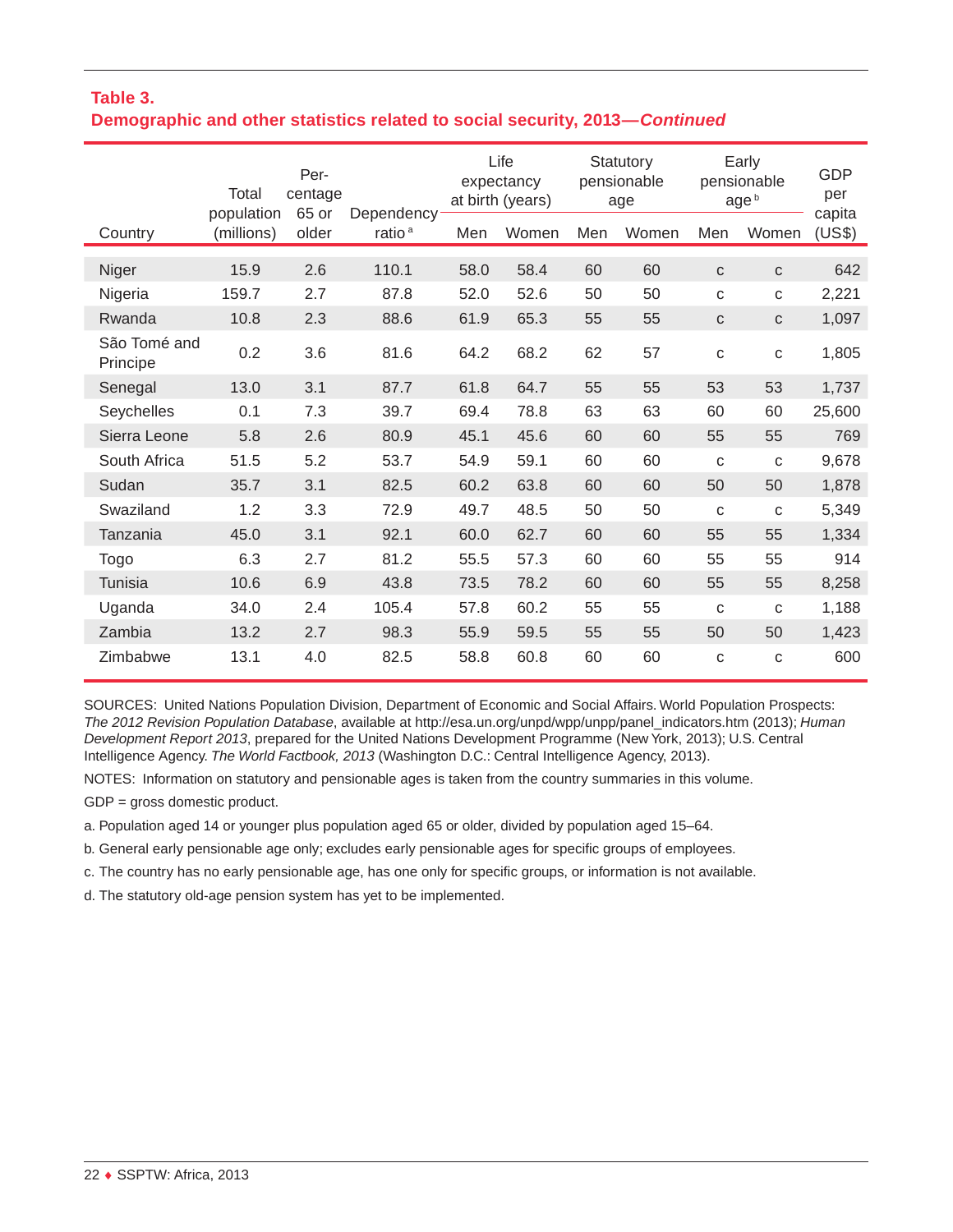# **Table 4. Contribution rates for social security programs, 2013 (in percent)**

|                                       |                           | Old age, disability, and survivors |                     | All social security programs <sup>a</sup> |                  |                  |  |
|---------------------------------------|---------------------------|------------------------------------|---------------------|-------------------------------------------|------------------|------------------|--|
| Country                               | Insured<br>person         | Employer                           | Total               | Insured<br>person                         | Employer         | Total            |  |
| Algeria                               | 7 <sup>b</sup>            | 10.25 b                            | 17.25 <sup>b</sup>  | 9                                         | 25               | 34               |  |
| <b>Benin</b>                          | 3.6                       | 6.4                                | 10                  | 3.6                                       | 16.4C            | 20               |  |
| <b>Botswana</b>                       | $\mathbf 0$               | $\boldsymbol{0}$                   | 0 <sup>d</sup>      | $\boldsymbol{0}$                          | 0 <sup>e</sup>   | $\boldsymbol{0}$ |  |
| Burkina Faso <sup>f</sup>             | 5.5                       | 5.5                                | 11                  | 5.5                                       | 16c.e.           | 21.5             |  |
| Burundi <sup>f</sup>                  | $\overline{4}$            | $\,$ 6 $\,$                        | 10                  | $\overline{4}$                            | 9 c.e            | 13               |  |
| Cameroon <sup>f</sup>                 | 2.8                       | 4.2                                | $\overline{7}$      | 2.8                                       | 12.95 c,e        | 15.75            |  |
| Cape Verde <sup>f</sup>               | $\overline{4}$            | $\,8\,$                            | 12                  | $\,8\,$                                   | $17$ c,e         | 25               |  |
| Central African Republic <sup>f</sup> | $\sqrt{3}$                | $\overline{4}$                     | $\overline{7}$      | 3                                         | $19$ c,e,g       | 22               |  |
| Chad <sup>f</sup>                     | 3.5                       | $\mathbf 5$                        | 8.5                 | 3.5                                       | $16.5$ c,e,g     | 20               |  |
| Congo (Brazzaville) <sup>f</sup>      | $\overline{4}$            | 8                                  | 12                  | 4                                         | 20.28 c,e,g      | 24.28            |  |
| Congo (Kinshasa)                      | 3.5                       | 3.5                                | $\overline{7}$      | 3.5                                       | 9 c.e            | 12.5             |  |
| Côte d'Ivoire <sup>f</sup>            | 6.3                       | 7.7                                | 14                  | 6.3                                       | $15.45$ c,e      | 21.75            |  |
| Djibouti <sup>f</sup>                 | $\overline{4}$            | $\overline{4}$                     | $\,8\,$             | $\overline{4}$                            | 15.7             | 19.7             |  |
| Egypt <sup>f</sup>                    | 13                        | 17                                 | 30                  | 14                                        | 26 <sup>e</sup>  | 40               |  |
| Equatorial Guinea <sup>h</sup>        | $4.5^{\mathrm{i}}$        | $21.5$ <sup>i</sup>                | 26 <sup>i</sup>     | 4.5                                       | 21.5             | 26               |  |
| Ethiopia                              | 7 <sup>i</sup>            | 11 <sup>i</sup>                    | 18 <sup>i</sup>     | $\overline{7}$                            | 11               | 18               |  |
| Gabon <sup>f</sup>                    | 2.5                       | $\overline{5}$                     | 7.5                 | $\sqrt{5}$                                | 20.1 c,e,g       | 25.1             |  |
| Gambia <sup>f</sup>                   | 5                         | 29                                 | 34                  | 5                                         | 30 <sup>e</sup>  | 35               |  |
| Ghana                                 | 5.5                       | 13 <sup>i</sup>                    | $18.5$ <sup>i</sup> | 5.5                                       | 13 <sup>e</sup>  | 18.5             |  |
| Guinea <sup>f</sup>                   | 2.5                       | 10                                 | 12.5                | 5                                         | $20$ c,e,g       | 25               |  |
| Kenya <sup>f</sup>                    | $\sqrt{5}$                | 5                                  | 10                  | 5                                         | 5e               | 10               |  |
| Lesotho                               | $\boldsymbol{0}$          | $\boldsymbol{0}$                   | 0 <sup>d</sup>      | $\boldsymbol{0}$                          | 0 <sup>e</sup>   | $\boldsymbol{0}$ |  |
| Liberia                               | $\sqrt{3}$                | 3                                  | $\,6$               | 3                                         | 4.75 e           | 7.75             |  |
| Libya                                 | $3.75$ <sup>i</sup>       | $10.5$ <sup>i</sup>                | 14.25               | 5.25                                      | 12.95            | 18.2             |  |
| Madagascar <sup>f</sup>               | 1                         | 9.5                                | 10.5                | 1                                         | 13e.9            | 14               |  |
| Malawi                                | $\boldsymbol{0}$          | $\boldsymbol{0}$                   | 0 <sup>j</sup>      | $\boldsymbol{0}$                          | 0 <sup>e</sup>   | $\mathbf 0$      |  |
| Mali <sup>f</sup>                     | 3.6                       | 5.4                                | $\hbox{9}$          | 6.66                                      | 17.9 e,g         | 24.56            |  |
| Mauritania <sup>f</sup>               | $\sqrt{3}$                | 6                                  | $\mathsf 9$         | 3                                         | $14$ c,e,g       | 17               |  |
| Mauritius <sup>f</sup>                | 3                         | $6^{\mathrm{i}}$                   | $\mathsf 9$         | $\overline{4}$                            | 6e, k            | 10               |  |
| Morocco <sup>f</sup>                  | 3.96                      | 7.93                               | 11.89               | 6.29                                      | 18.5 c.e         | 24.79            |  |
| Namibia <sup>f</sup>                  | 0.9 <sup>i</sup>          | 0.9                                | $1.8$ <sup>i</sup>  | 0.9                                       | $0.9$ e,k        | 1.8              |  |
| Niger <sup>f</sup>                    | 5.25                      | 5.25                               | 10.5                | 5.25                                      | $15.4$ c,e,g     | 20.65            |  |
| Nigeria                               | 7.5                       | 7.5                                | 15                  | 7.5                                       | 8.5e             | 16               |  |
| Rwanda <sup>f</sup>                   | $\ensuremath{\mathsf{3}}$ | 3                                  | 6                   | 3                                         | $5\,$ $^{\circ}$ | 8                |  |

(Continued)